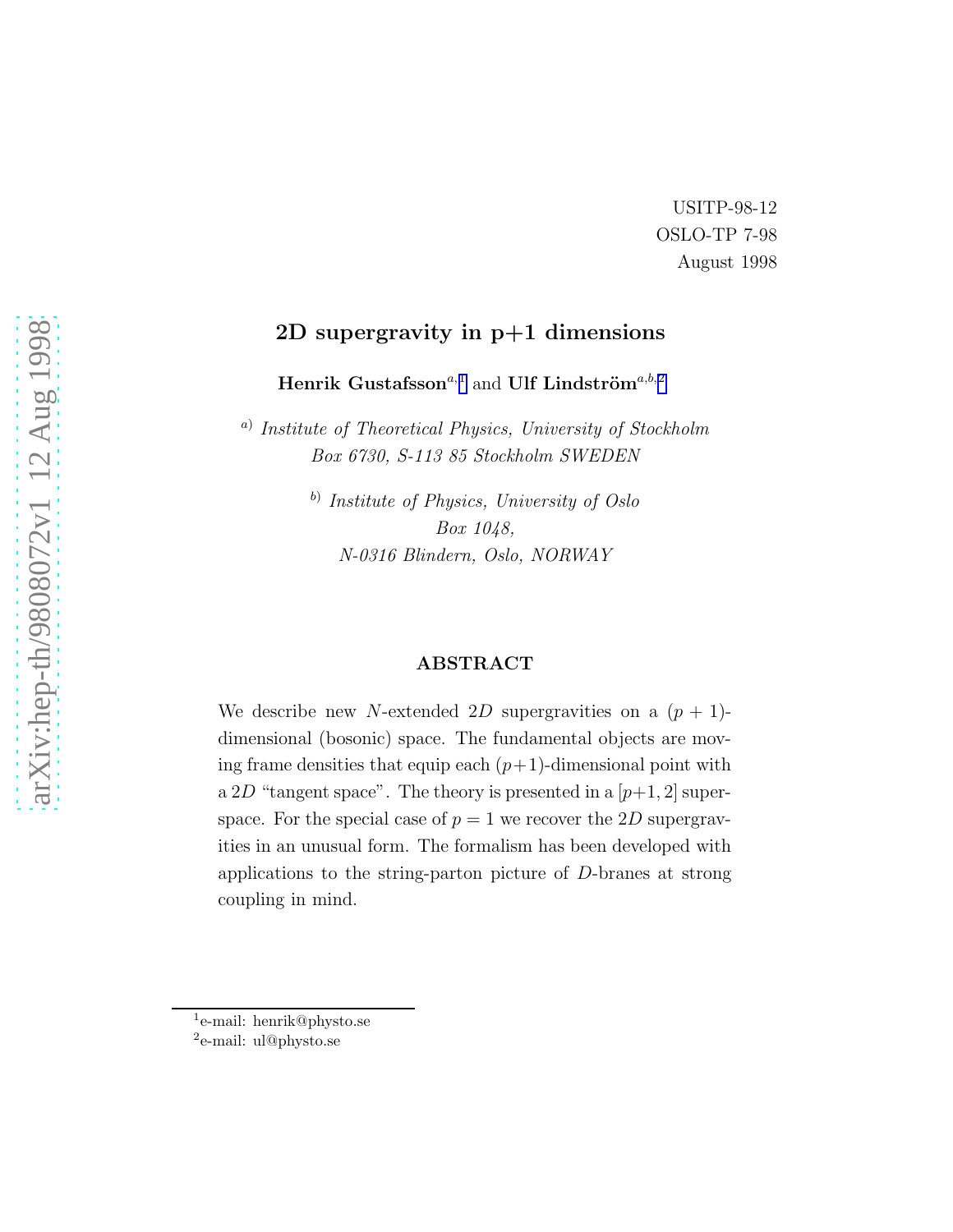#### 1 Introduction

Diffeomorphism invariant models where the "gravity" fields  $e_{\underline{a}}^{\underline{m}}$  may be noninvertible moving frames arise in several different contexts. One example is the Chern-Simons description of 3D gravity discussed by Witten[[1\]](#page-16-0) and others [\[2](#page-16-0)]. In this paper we are concerned with the case when  $e_{\underline{a}}^{\underline{m}}$  relate the  $(p+1)$ -dimensional space-time manifold coordinatized by  $\xi^{\underline{m}}$  to a lower d-dimensional "tangent space". Such a situation arises in the description of the tensionless,  $T \to 0$  limit of the fundamental bosonic [\[3](#page-16-0)], supersymmetric [\[4\]](#page-16-0), and spinning string [\[5](#page-16-0)]. It has also been discussed more recently in the context of a strong coupling limit of D-branes[[6\]](#page-16-0).

The  $T \to 0$  limit of the spinning string has been given a superspace description in terms of a "null" superspace [\[7](#page-16-0)] where a 2D supergravity based on non-invertible  $e_{\underline{a}}^{\underline{m}}$ 's is introduced. This corresponds to  $p = 1$  and  $d = 1$ above. For the limit of D-branes the relevant bosonic dimensions are  $p+1$ and  $d = 2$ , and it is this case which shall concern us below.

Using the bosonic description in [\[6\]](#page-16-0) as our starting point, we construct superspace supergravities based on a superspace with  $p + 1$  bosonic and 2N fermionic coordinates<sup>3</sup>. The basic fields transform as densities and the space-time field content of the superfields is reduced via constraints. These constraints take a form which is unfamiliar from the usual  $2D$  supergravity point of view, but one which generalizes that used in[[7\]](#page-16-0). Following standard superspace supergravity procedures, we use a Wess-Zumino gauge to display the physical content of the model. In this gauge we solve the Bianchi identities and find the component relations that determine the vector derivative components in terms of the spinor derivative ones. The component transformations are found from the superspace ones, both for the supergraity fields and for scalar matter fields. Finally, as examples, we present  $\sigma$ -models based on this supergravity for certain N. In fact, the requirements on the Lagrangian limit the number of supersymmetries to  $N = 1, 2$ , if the full su-

<sup>&</sup>lt;sup>3</sup>To discriminate between  $(p, q)$  superspace,  $(p \text{ left moves and } q \text{ right moves})$ , and our superspace, we denote the latter by  $[p+1, 2]$ .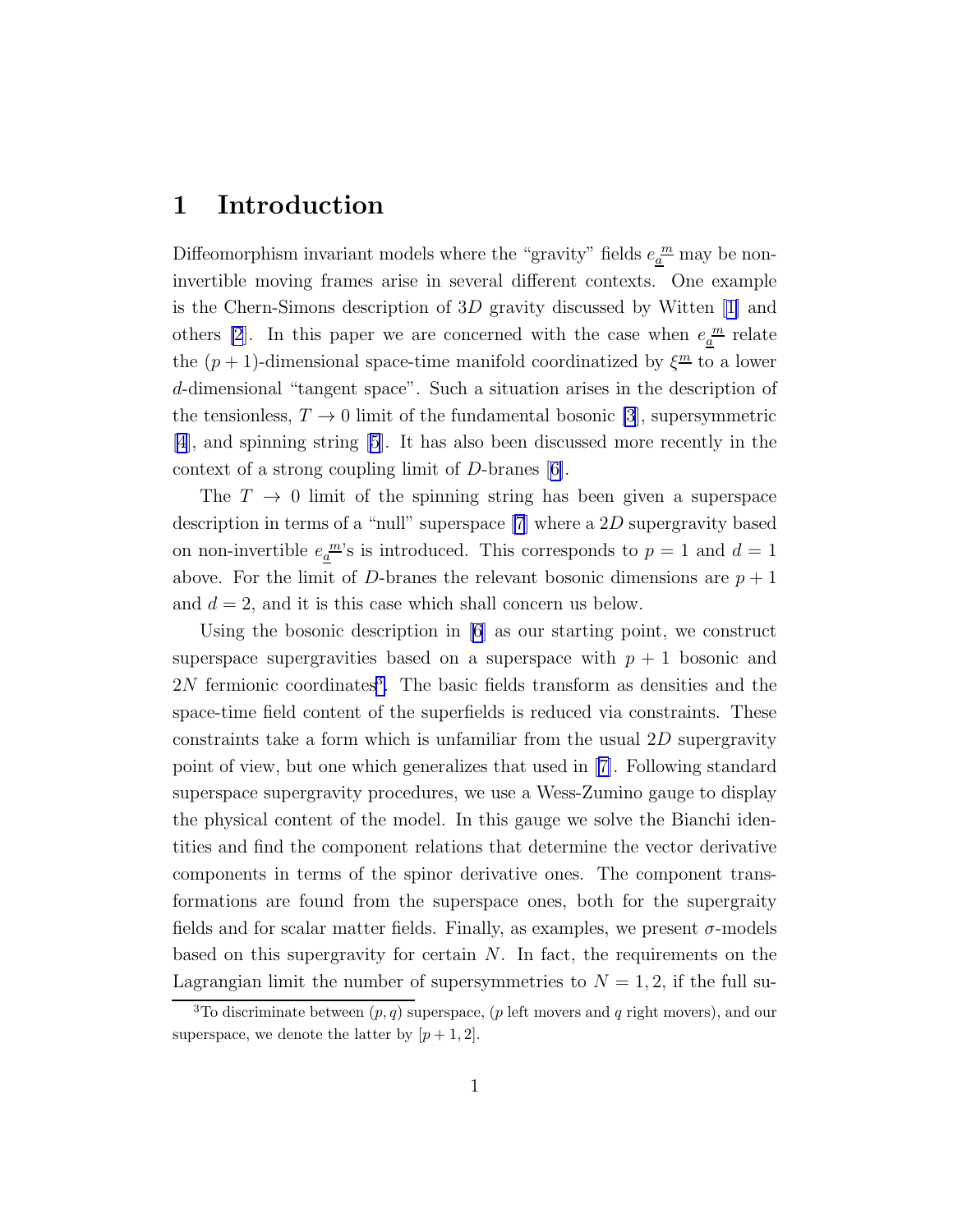<span id="page-2-0"></span>perspace measure is used. Some of these models are expected to be relevant for supersymmetrization of the models that describe the strong coupling limit of D-branes.

The plan of the paper is as follows: Section 2 contains the basic definitions of our supergravities. In Section 3 we present the component relations that follow from solving the Bianchi identities and in Section 4 we derive the transformations. The discussion is exhaustive for  $N = 1$ . For higher N we give the lower components. Section 6 contains the  $\sigma$ -model actions in superspace as well as in components, and Section 7 contains our conclusions. We have collected some useful superspace relations used in our derivations in an Appendix where we also explain our conventions.

## 2 Basics

In this section we define the new  $[p+1, 2]$  superspace supergravity. It should be compared to the standard  $N = 1, 2D$  superspace supergravity as described in,e.g.,  $[8]$  $[8]$  or  $[9]$ , and to  $[10, 11]$  $[10, 11]$  $[10, 11]$  for higher N.

The fundamental supergravity objects are

$$
\nabla_{i\pm} = E_{i\pm}^{\ \ m}\partial_{\underline{m}} + E_{i\pm}^{\ \ j+\} \partial_{j+} + E_{i\pm}^{\ \ j-\} \partial_{j-} + \omega_{i\pm} M
$$
\n
$$
\equiv E_{i\pm}^{\ \ \mathcal{M}} \partial_{\mathcal{M}} + \omega_{i\pm} M,
$$
\n(1)

where  $\xi^{\underline{m}}$ ,  $\underline{m} = 0, \ldots, p$  are bosonic coordinates,  $\theta^{i\pm}$ ,  $i = 1, \ldots, N$  are fermionic coordinates,  $\partial_{\underline{m}} \equiv \partial/\partial \xi^{\underline{m}}$ ,  $\partial_{i\pm} \equiv \partial/\partial \theta^{i\pm}$ , M is the 2D Lorentz generator and  $\mathcal{M} \in \{m, i+, i-\}$ . Occasionally we will also use the "tangent" space" indices  $A \in \{+, =, i+, i-\}$ . The operators in (1) obey the constraints

$$
\{\nabla_{i+}, \nabla_{j-}\} + \Gamma_{(i+} \nabla_{j-}) = \delta_{ij} RM,
$$
  

$$
\{\nabla_{i\pm}, \nabla_{j\pm}\} + \Gamma_{\pm (i} \nabla_{j)\pm} = \pm 2i \delta_{ij} \nabla_{\pm},
$$
 (2)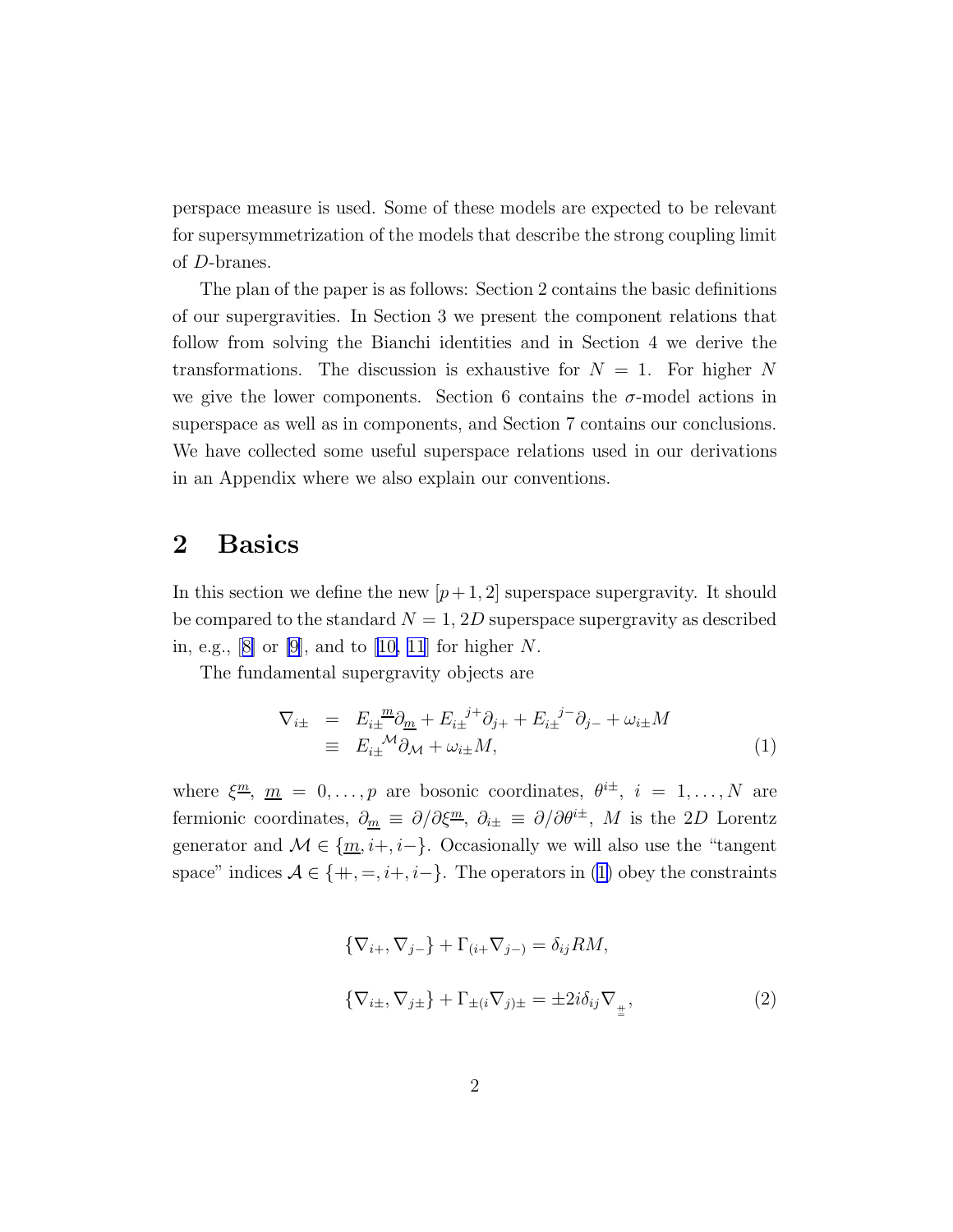<span id="page-3-0"></span>where  $R$  is a curvature superfield. These constraints define the vector derivatives

$$
\nabla_{\underline{\pm}} \equiv e_{\underline{\pm}} \underline{\omega}_{m} + \chi_{\underline{\pm}} \underline{\omega}_{i+} + \chi_{\underline{\pm}} \underline{\omega}_{i+} + \omega_{\underline{\pm}} M, \tag{3}
$$

and integration by parts leads to the relations

$$
(1 - N) \left( \nabla_{i \pm} \Gamma_{j \pm} + \nabla_{j \pm} \Gamma_{i \pm} \right) = \pm i \delta_{ij} \left( 1 \cdot \overleftarrow{\nabla}_{\pm} \right),
$$
  
\n
$$
\nabla_{i +} \Gamma_{j -} + \nabla_{j -} \Gamma_{i +} = 0.
$$
\n(4)

The "connection"<sup>4</sup> terms are given by

$$
\Gamma_{i\pm} \equiv \frac{1}{(3-2N)} \left( \partial_{\underline{m}} E_{i\pm}^{\ \underline{m}} + \partial_{j+} E_{i\pm}^{\ \underline{j+}} + \partial_{j-} E_{i\pm}^{\ \underline{j-}} \pm \frac{1}{2} \omega_{i\pm} \right)
$$
\n
$$
\equiv \frac{1}{(3-2N)} \left( 1 \cdot \nabla_{i\pm} \right). \tag{5}
$$

All fields are superfields and depend  $\xi^m, \theta^{i+}$  and  $\theta^{i-}$ . The  $\theta$ 's transform as (weight  $-\frac{1}{4}$  $\frac{1}{4}$ ) densities under  $\xi$  diffeomorphisms. Diffeomorphisms,  $(\sigma^{\underline{m}})$ , Supersymmetry,  $(\epsilon^{i\pm})$  and Lorentz,  $(\Lambda)$ , transformations are coded into the superfield  $K$  defined by

$$
K \equiv \partial_{\underline{m}} \sigma^{\underline{m}} + \epsilon^{i+} \partial_{i+} + \epsilon^{i-} \partial_{i-} + \Lambda M,\tag{6}
$$

and the transformations of the derivatives in [\(1](#page-2-0)) are given by

$$
\delta \nabla_{i\pm} = [\nabla_{i\pm}, K] + \frac{1}{2(N-2)} (1 \cdot \overleftrightarrow{K}) \nabla_{i\pm}, \tag{7}
$$

$$
\delta \nabla_{\underline{\pm}} = [\nabla_{\underline{\pm}}, K] + \frac{1}{(N-2)} (1 \cdot \overleftrightarrow{K}) \nabla_{\underline{\pm}} \tag{8}
$$

where

$$
(1 \cdot \overleftrightarrow{K}) \equiv \partial_{\underline{m}} \sigma^{\underline{m}} - \partial_{i+} \epsilon^{i+} - \partial_{i-} \epsilon^{i-}.
$$
 (9)

These lead to the appropriate transformations for densities of weights  $\frac{1}{4}$  and 1  $\frac{1}{2}$  respectively. For  $N = 2$  we have to constrain the transformations to be supervolumepreserving, i.e.  $(1 \cdot \overleftrightarrow{K}) = 0$ . The relations  $(2),(7)$  $(2),(7)$  $(2),(7)$  and  $(8)$  were

 $4$ Oneis inclined to call the corresponding terms in ([2\)](#page-2-0) torsion terms, but the density character of the  $\nabla$ 's makes "connections" more appropriate.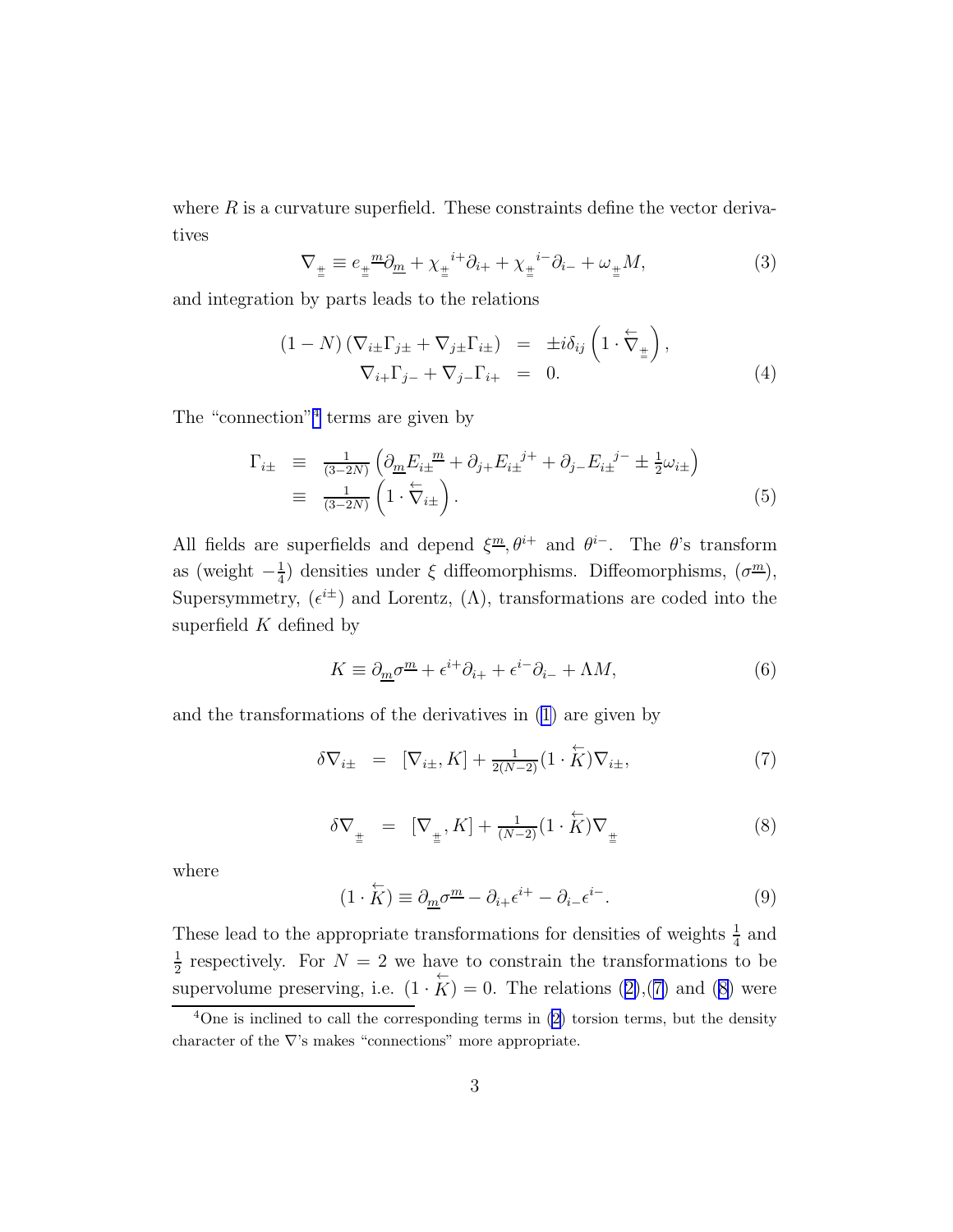<span id="page-4-0"></span>found by allowing arbitrary coefficients for the density terms, and matching the resulting component expressions to the bosonic case. Finally we mention that the  $\Gamma_{\pm}$ 's could be absorbed into fully covariant derivatives that feel the density character of the objects they act on. We do that for  $N = 2$  in Section 5.

## 3 Components

In this section we find the full component content of the  $N = 1$  theory and the first few components for higher N.

To display the physical content of the theory it is convenient to work in a Wess-Zumino (WZ) gauge which we define as follows:

$$
\nabla_{i\alpha}| = \partial_{i\alpha},
$$
  
\n
$$
[\nabla_{i\alpha}, \nabla_{j\beta}] | + \Gamma_{i\alpha} \nabla_{j\beta}| - \Gamma_{j\beta} \nabla_{i\alpha}| = 0, \quad \alpha, \beta \in \{+, -\},
$$
 (10)

where  $\vert$  denotes "the  $\theta$ -independent part of".

We define components by projection and use the same notation for the supergravity superfields and their lowest components:

$$
e_{\pm}^{\mu} \equiv e_{\pm}^{\mu} \equiv, \quad \chi_{\pm}^{i\alpha} \equiv \chi_{\pm}^{i\alpha} \mid, \qquad \omega_{\pm} \equiv \omega_{\pm} \mid.
$$
  
\n
$$
R \equiv R \mid, \qquad \rho_{i\pm} \equiv \nabla_{i\pm} R \mid. \qquad \omega_{\pm} \equiv \omega_{\pm} \mid. \tag{11}
$$

From [\(2](#page-2-0)) we obtain the relations

$$
\pm iNE_{\pm}^{\mathcal{M}} = E_{i\pm}^{\mathcal{N}} \left( \partial_{\mathcal{N}} E_{i\pm}^{\mathcal{M}} \right) + \frac{1}{(3-2N)} \left( \partial_{\mathcal{N}} E_{i\pm}^{\mathcal{N}} \right) E_{i\pm}^{\mathcal{M}} \n\pm \left( \frac{1}{2} + \frac{1}{(3-2N)} \right) \omega_{i\pm} E_{i\pm}^{\mathcal{M}}, \n\pm i\omega_{\pm} = E_{i\pm}^{\mathcal{N}} \partial_{\mathcal{N}} \omega_{i\pm} + \frac{1}{(3-2N)} \left( \partial_{\mathcal{N}} E_{i\pm}^{\mathcal{N}} \right) \omega_{i\pm}.
$$
\n(12)

Using  $(12)$  and additional relations that follow from  $(2)$  and  $(10)$  in conjunction with the Bianchi identities we obtain relations for the components (in WZ-gauge). The lowest components of the vector derivative are determined in terms of the spinor components:

$$
\partial_{i\pm}E_{j\pm}^{~~l\pm}|\ =\ \pm i\delta_{ij}\chi_{\pm}^{~~l\pm}-\Gamma_{i\pm}|\delta_j^l,
$$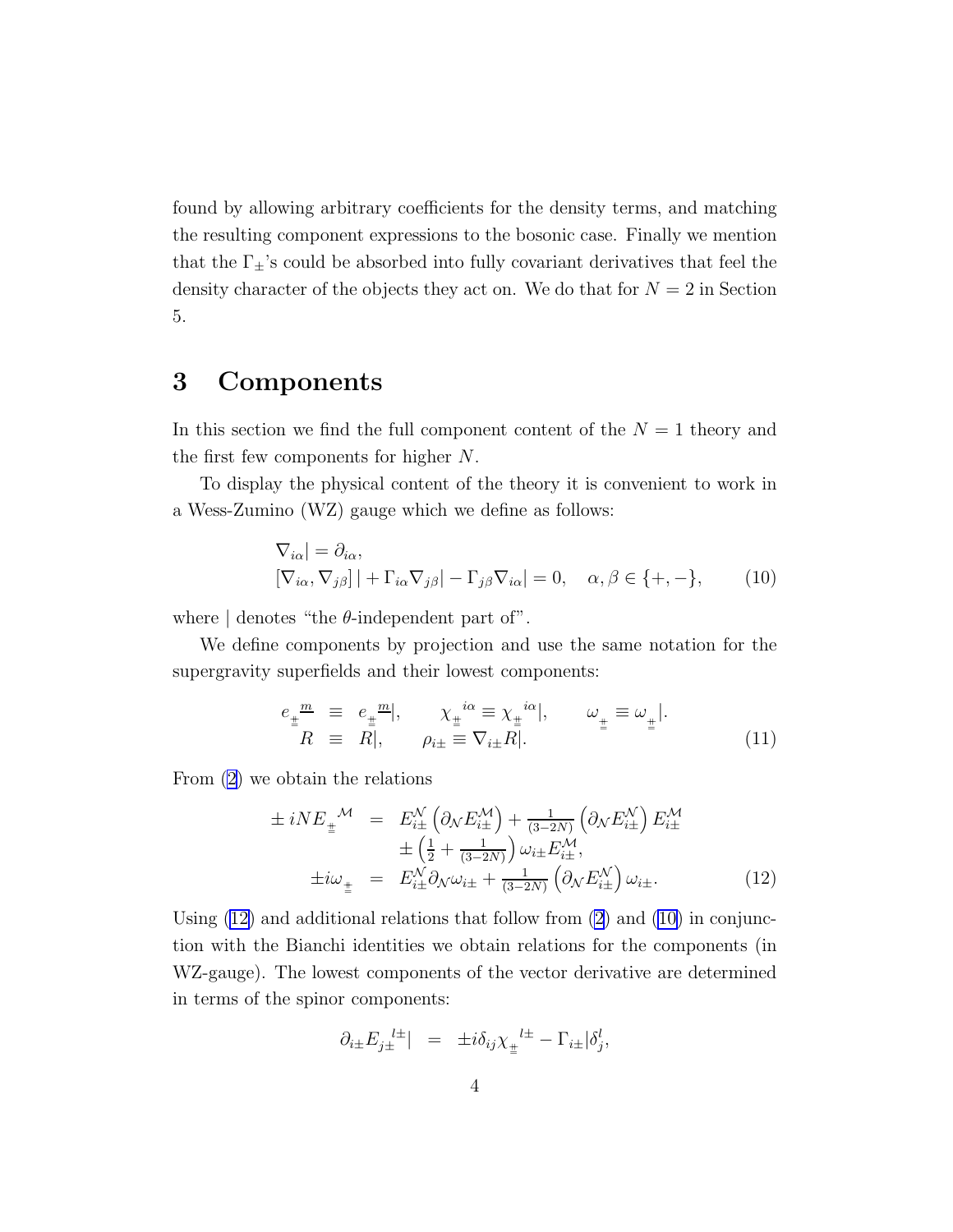<span id="page-5-0"></span>
$$
\partial_{i\pm} E_{j\pm}^{l\mp} \Big| = \pm i \delta_{ij} \chi_{\pm}^{l\mp},
$$
\n
$$
\partial_{i\pm} E_{j\mp}^{l\pm} \Big| = 0,
$$
\n
$$
\partial_{i\mp} E_{j\pm}^{l\pm} \Big| = -\Gamma_{i\mp} |\delta_j^l,
$$
\n
$$
\partial_{i\pm} E_{j\pm}^{l\pm} \Big| = \pm i \delta_{ij} e_{\pm}^{l\pm},
$$
\n
$$
\partial_{i\pm} E_{j\mp}^{l\pm} \Big| = 0,
$$
\n
$$
\partial_{i\pm} \omega_{j\pm} \Big| = \pm i \delta_{ij} \omega_{\pm},
$$
\n
$$
\partial_{i\pm} \omega_{j\mp} \Big| = \pm i \delta_{ij} \omega_{\pm},
$$
\n
$$
\partial_{i\pm} \omega_{j\mp} \Big| = \frac{1}{2} \delta_{ij} R,
$$
\n(13)

where

$$
\Gamma_{i\pm}| = \pm \frac{i}{2} \frac{1}{(2-N)} \delta_{ij} \chi_{\pm}^{j\pm}.
$$
 (14)

The level  $\theta$  relations for the vector derivative components relate them to lower ones<sup>5</sup>:

$$
\partial_{i\pm}e_{\pm}{}^{m}| = \pm i\delta_{ij} \left(\frac{N-1}{N-2}\right) \chi_{\pm}{}^{j\pm}e_{\pm}{}^{m},
$$
\n
$$
\partial_{i\pm}e_{\mp}{}^{m}| = \pm i\delta_{ij} \left(\chi_{\mp}{}^{j\pm}e_{\pm}{}^{m}-\frac{1}{(2-N)}\chi_{\pm}{}^{j\pm}e_{\mp}{}^{m}\right)
$$
\n
$$
\partial_{i\pm}\chi_{\pm}{}^{j\mp}| = \pm i \left(\frac{N-1}{N-2}\right) \chi_{\pm}{}^{i\pm}\chi_{\pm}{}^{j\mp},
$$
\n
$$
\partial_{i\pm}\chi_{\pm}{}^{j\pm}| = \delta_{i}^{j} \left(\frac{1}{2}\partial_{m}e_{\pm}{}^{m}\pm\omega_{\pm}\pm i\chi_{\pm}{}^{k\mp}\chi_{\mp}{}^{k\mp}\right)
$$
\n
$$
\pm i \left(\frac{N-1}{N-2}\right) \chi_{\pm}{}^{i\pm}\chi_{\pm}{}^{j\pm},
$$
\n
$$
\partial_{i\mp}\chi_{\pm}{}^{j\pm}| = -\frac{i}{2N}\delta_{i}^{j}R \pm \frac{i}{(2-N)}\chi_{\mp}{}^{i\mp}\chi_{\pm}{}^{j\pm}\mp i\chi_{\pm}{}^{i\mp}\chi_{\mp}{}^{j\pm},
$$
\n
$$
\partial_{i\mp}\chi_{\pm}{}^{j\mp}| = \delta_{i}^{j} \left(\frac{1}{2}\partial_{m}e_{\pm}{}^{m}\pm i\chi_{\pm}{}^{k\mp}\chi_{\pm}{}^{j\pm}\right) \pm \frac{i}{(2-N)}\chi_{\mp}{}^{i\mp}\chi_{\pm}{}^{i\mp}\chi_{\mp}{}^{k\mp},
$$
\n
$$
\partial_{i\pm}\omega_{\pm}| = \frac{1}{2}\chi_{\pm}{}^{i\mp}R \pm i \left(\frac{N-1}{N-2}\right) \chi_{\pm}{}^{i\pm}\omega_{\pm},
$$
\n
$$
\partial_{i\mp}\omega_{\pm}| = \left(\frac{2+N(N-2)}{2N(N-2)}\right) \chi_{\pm}{}^{i\pm}R \pm \frac{i}{(2-N)}\chi_{\mp}{}^{i\mp}\omega_{\pm}
$$
\n
$$
\pm i
$$

The level  $\theta^2$  spinor derivative components cannot all be determined for  $N >$ 1. For  $N = 1$  we find:

$$
\frac{\partial_+ \partial_- E_{\pm}^{\ \pm}}{|E_{\pm}^+|} = \frac{1}{4} \chi_{\pm}^- \chi_{\pm}^+ - \frac{1}{2} \chi_{\pm}^- \chi_{\pm}^-,
$$

<sup>&</sup>lt;sup>5</sup>In spite of their seemingly divergent character for  $N = 2$ , these relations are applicable for that case too, provided one sets  $\chi_{+}^{+} = \chi_{-}^{-} = 0$ , see below.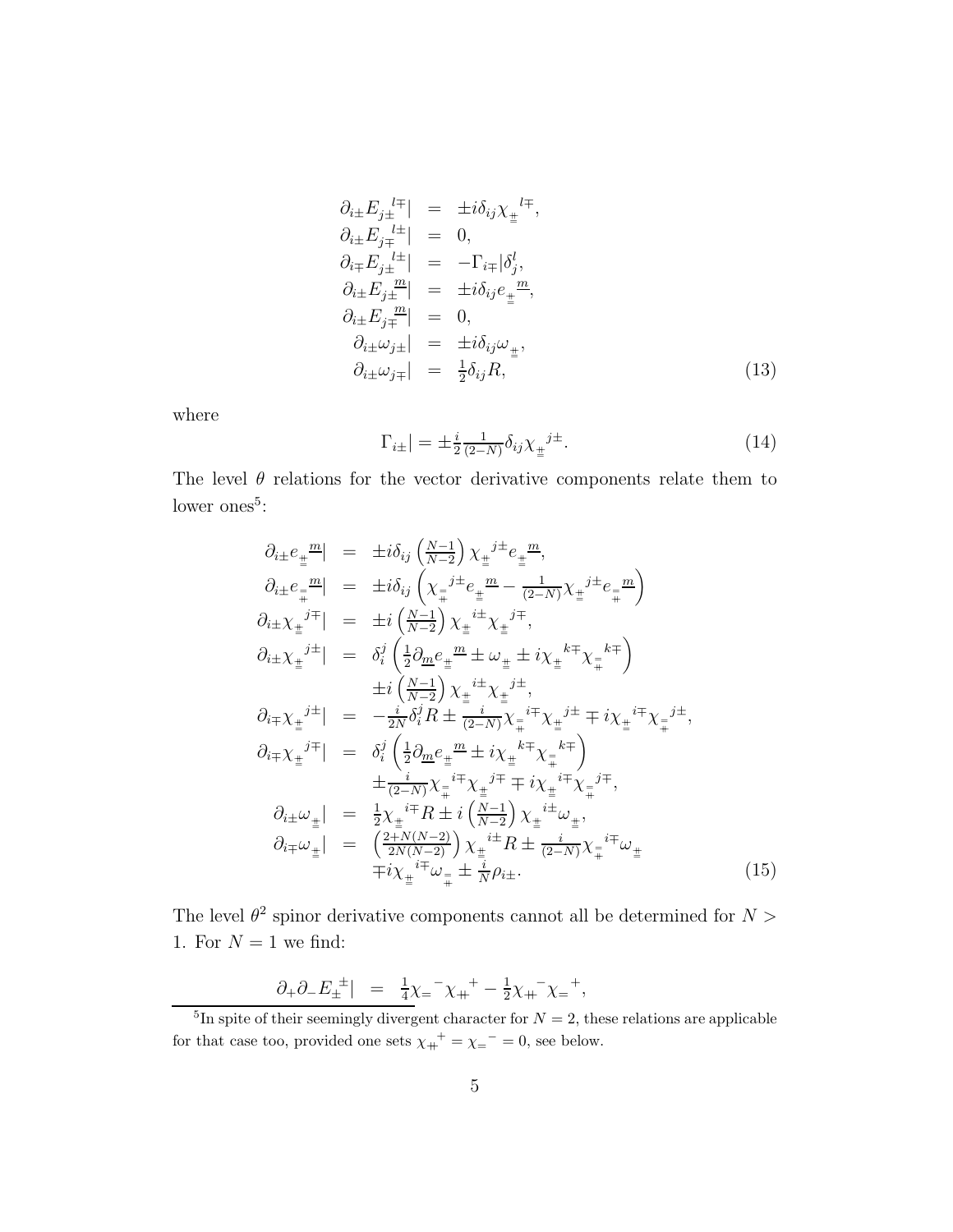<span id="page-6-0"></span>
$$
\partial_{+}\partial_{-}E_{\pm}^{\ \mp}| = -\frac{i}{2}\partial_{\underline{m}}e_{\pm}^{\ \underline{m}}\mp\frac{1}{2}\chi_{\pm}^{\ \mp}\chi_{\mp}^{\ \mp},
$$
\n
$$
\partial_{+}\partial_{-}E_{\pm}^{\ \underline{m}}| = \mp\chi_{\mp}^{\ \mp}e_{\mp}^{\ \underline{m}}\pm\frac{1}{2}\chi_{\mp}^{\ \mp}e_{\pm}^{\ \underline{m}},
$$
\n
$$
\partial_{+}\partial_{-}\omega_{\pm}| = \frac{i}{4}\chi_{\pm}^{\ \pm}R\pm\frac{1}{2}\chi_{\mp}^{\ \mp}\omega_{\pm}\mp\chi_{\pm}^{\ \mp}\omega_{\mp}\pm\rho_{\pm}.
$$
\n(16)

Using this result and the equations [\(13\)](#page-4-0) gives the level  $\theta$  relations for  $\Gamma_{\pm}$ ,

$$
\partial_{\pm} \Gamma_{\pm}| = \pm \frac{i}{2} \left( \partial_{\underline{m}} e_{\pm}{}^{\underline{m}} \pm \omega_{\pm} \mp \chi_{\pm}{}^{\mp} \chi_{\mp}{}^{\mp} \right) \n\partial_{\pm} \Gamma_{\mp}| = \mp \frac{1}{4} R \pm \frac{1}{4} \chi_{\mp}{}^{-} \chi_{\mp}{}^{+} \mp \frac{1}{2} \chi_{\mp}{}^{-} \chi_{\mp}{}^{+}.
$$
\n(17)

The relations([15\)](#page-5-0) and([16](#page-5-0)) were determined using the lowest dimension Bianchi identities. Applying the Bianchi identity to  $[\nabla_+, \nabla_+]$  for  $N = 1$ confirms these relations and leads to the constraint

$$
\partial_{\underline{m}}\left(e_{\left[\frac{m}{+}}e_{=\right]}^{\underline{n}}\right) = 0.\tag{18}
$$

and an expression for the  $\theta^2$  component of R,

$$
\frac{1}{4}\partial_{+}\partial_{-}R| = -\frac{1}{2}e_{[+}^{m}\partial_{m}\omega_{=]} + \omega_{+}\omega_{=} + \Gamma_{[-}\rho_{+]}.
$$
\n(19)

Note that  $\rho_{\pm}$  is an independent field. For higher N the constraint (18) is still valid but new relations for the higher components of R are found. In particular,  $\rho_{i\pm}$  is not independent for  $N > 1$ .

The  $\theta^2$  components of the vector derivative can be related to lower ones using $(2),(13)$  $(2),(13)$  $(2),(13)$  $(2),(13)$  and  $(16)$ . For  $N=1$  these are all the components. For higher N, the constraints lead to additional relations between higher  $\theta$  components, which we omit.

We shall also need the first few components of a scalar superfield  $X$  (in WZ-gauge),

$$
X \equiv X|, \quad \Psi_{i\pm} \equiv \partial_{i\pm} X|, \n\mathcal{F}_{i\pm j\pm} \equiv \partial_{i\pm} \partial_{j\pm} X|, \quad \mathcal{F}_{i\pm j\mp} \equiv \partial_{i\pm} \partial_{j\mp} X|.
$$
\n(20)

Note that the density character of  $\theta$  leads to  $\Psi$  and  $\mathcal F$  being densities.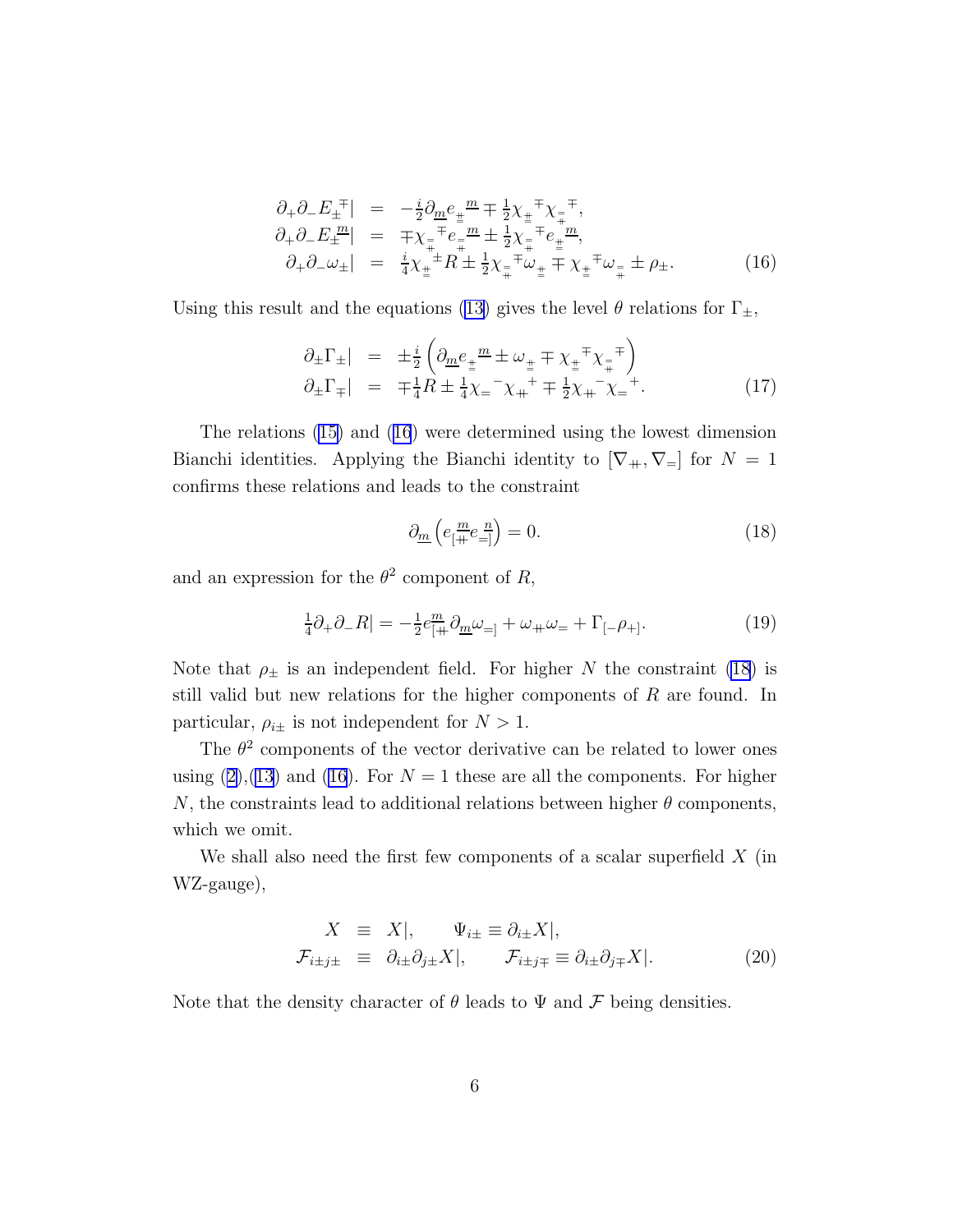## <span id="page-7-0"></span>4 Transformations

In this section we present the transformations of the component fields in

WZ-gauge. To stay in this gauge the transformation superfield  $K$  must fulfil

$$
0 = \delta \nabla_{i\pm} | = [\nabla_{i\pm}, K]| + \frac{1}{2(N-2)} (1 \cdot \overleftrightarrow{K}) \nabla_{i\pm} |.
$$
 (21)

This constrains the various transformation parameters in([6\)](#page-3-0), and leads to the following component relations for  $K$ :

$$
\begin{aligned}\n\left(1 \cdot \overleftrightarrow{K}\right)| &= \frac{1}{2}(2 - N)\partial_{\underline{m}}\sigma^{\underline{m}} + i(N - 1)\left(\epsilon^{i+}\chi_{+}^{i+} - \epsilon^{i-}\chi_{-}^{i-}\right) \\
\nabla_{i\pm}K| &= \pm i\epsilon^{i\pm}\nabla_{\pm}| + \frac{1}{2}\epsilon^{i\mp}RM \\
&+ \frac{1}{2}\left(i\epsilon^{i-}\chi_{-}^{i-} - i\epsilon^{i+}\chi_{+}^{i+} \mp \Lambda + \frac{1}{2}\partial_{\underline{m}}\sigma^{\underline{m}}\right)\partial_{\pm}.\n\end{aligned} \tag{22}
$$

In particular, for  $N = 2$ , where  $(1 \cdot \overleftrightarrow{K}) = 0$ , we find  $\chi_{+}^{+} = \chi_{-}^{-} = 0$ .

Under  $(p+1)$ -dimensional diffeomorphisms the components transform as specified by their density weights, and under Lorentz transformations according to their Lorentz charge. The local supersymmetry transformations ofthe supergravity fields are found from  $(8)$  using  $(22)$ ,  $(A.1)$  $(A.1)$ ,  $(A.2)$  $(A.2)$  and the component relations. They are;

$$
\delta e_{\pm}^{\mu} = \mp i \epsilon^{i \pm} \chi_{\pm}^{\ i \pm} e_{\pm}^{\ m} \pm i \epsilon^{i \mp} (2 \chi_{\pm}^{\ i \mp} e_{\mp}^{\ m} - \chi_{\mp}^{\ i \mp} e_{\pm}^{\ m})
$$
\n
$$
\delta \chi_{\pm}^{\ i \pm} = \partial_{\pm} \epsilon^{i \pm} - \epsilon^{i \pm} \left( \frac{1}{2} \partial_{\underline{m}} e_{\pm}^{\ m} \pm i \chi_{\pm}^{\ k \mp} \chi_{\mp}^{\ \ k \mp} \pm \omega_{\pm} \right) \mp \frac{3i}{2} \epsilon^{j \pm} \chi_{\pm}^{\ j \pm} \chi_{\pm}^{\ i \pm}
$$
\n
$$
+ \epsilon^{i \mp} \frac{i}{N} R \pm \epsilon^{j \mp} \left( 2i \chi_{\pm}^{\ j \mp} \chi_{\mp}^{\ i \pm} - \frac{i}{2} \chi_{\mp}^{\ j \mp} \chi_{\pm}^{\ i \pm} \right)
$$
\n
$$
\delta \chi_{\pm}^{\ i \mp} = \partial_{\pm} \epsilon^{i \mp} - \epsilon^{i \mp} \left( \frac{1}{2} \partial_{\underline{m}} e_{\pm}^{\ m} \pm \chi_{\pm}^{\ k \mp} \chi_{\mp}^{\ k \mp} \right) \mp \frac{3i}{2} \epsilon^{j \pm} \chi_{\pm}^{\ j \pm} \chi_{\pm}^{\ i \mp}
$$
\n
$$
\pm \epsilon^{j \mp} \left( 2i \chi_{\pm}^{\ j \mp} \chi_{\mp}^{\ i \mp} - \frac{i}{2} \chi_{\mp}^{\ j \mp} \chi_{\pm}^{\ i \mp} \right)
$$
\n
$$
\delta \omega_{\pm} = - \epsilon^{i \pm} \left( \pm i \chi_{\pm}^{\ i \pm} \omega_{\pm} + \chi_{\pm}^{\ i \mp} R \right) - \frac{1 + N(N - 2)}{N(N - 2)} \epsilon^{i \mp} \chi_{\pm}^{\ i \pm} R
$$
\n
$$
- \epsilon^{i \mp} \left( \mp 2i \chi_{\pm}^{\ i \mp} \omega_{\mp} \pm i \chi_{\mp}^{\ i \mp} \omega_{\pm} \pm \frac{i}{N} \rho_{i \pm} \right),
$$
\

For completeness, we also present the covariant versions

$$
\delta e^{\underline{m}}_{\underline{a}} = 2i \left( \bar{\epsilon} \gamma^{\underline{m}} \chi_{\underline{a}} \right) - i \left( \bar{\epsilon} \gamma^{\underline{b}} \chi_{\underline{b}} \right) e^{\underline{m}}_{\underline{a}},
$$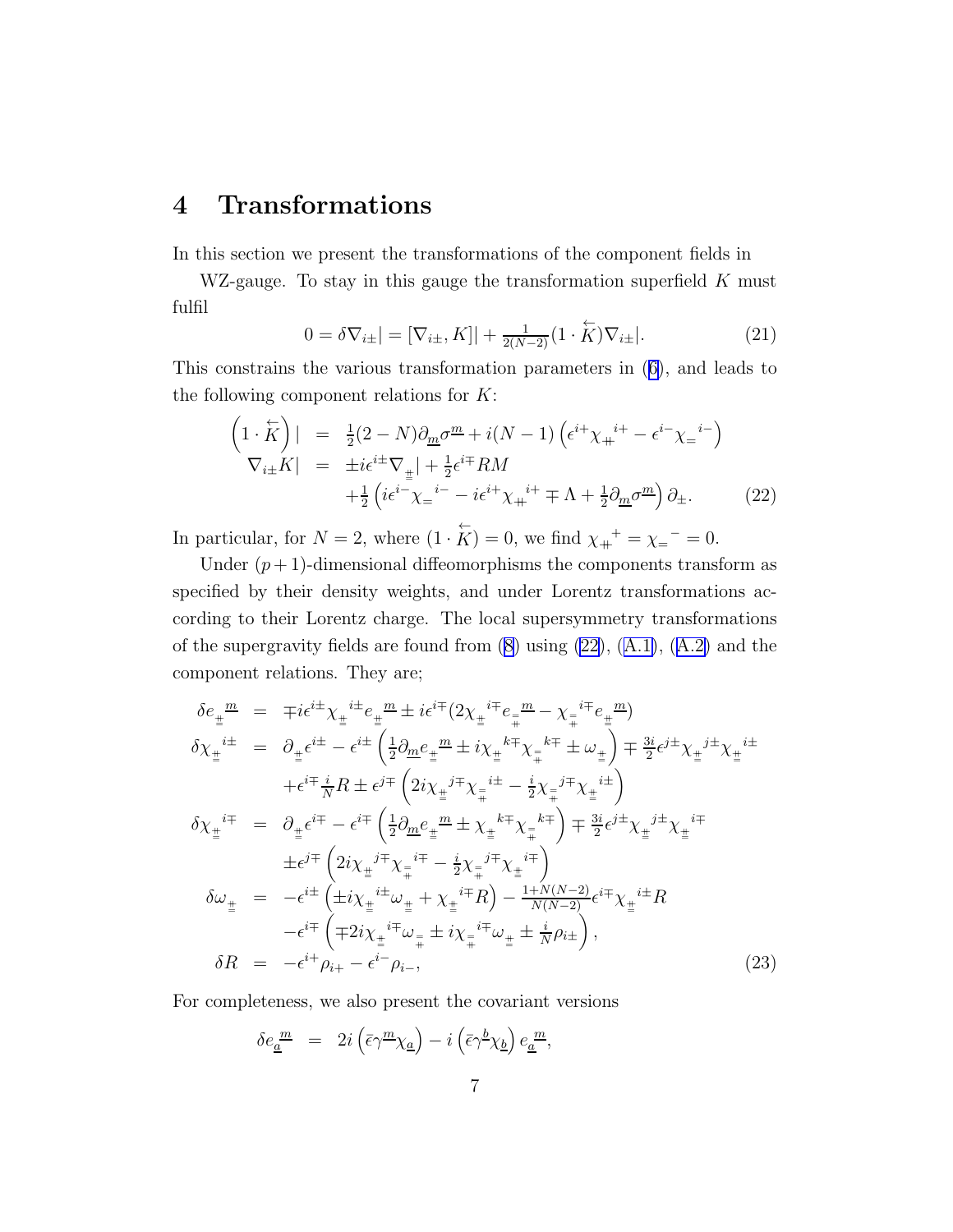$$
\delta \chi_{\underline{a}}^{i\alpha} = \nabla_{\underline{a}} \epsilon^{i\alpha} - \frac{i}{2N} R \left( \bar{\epsilon}^i \gamma_{\underline{a}} \right)^{\alpha} + 2i \left( \bar{\epsilon} \gamma^{\underline{b}} \chi_{\underline{a}} \right) \chi_{\underline{b}}^{i\alpha} \n- \frac{i}{2} \left( \bar{\epsilon} \gamma^{\underline{b}} \chi_{\underline{b}} \right) \chi_{\underline{a}}^{i\alpha} - i \epsilon^{i\alpha} \left( \bar{\chi}_{\underline{a}} \gamma^{\underline{b}} \chi_{\underline{b}} \right), \n\delta \omega_{\underline{a}} = \frac{i}{2N} \left( \bar{\epsilon} \gamma_{\underline{a}} \gamma^5 \rho \right) + i \left( \bar{\epsilon} \gamma^{\underline{b}} \chi_{\underline{b}} \right) \omega_{\underline{a}} + i \left( \bar{\epsilon} \gamma_{\underline{a}} \chi_{\underline{b}} \right) \omega_{\underline{c}} \epsilon^{b c} \n+ \frac{1}{2N(N-2)} \left( \bar{\epsilon} \gamma^{\underline{b}} \gamma_{\underline{a}} \chi_{\underline{b}} \right) R - \frac{1+N(N-2)}{N(N-2)} \left( \bar{\epsilon} \gamma^5 \chi_{\underline{a}} \right) R, \n\delta R = -\bar{\epsilon} \rho, \tag{24}
$$

where

$$
\nabla_{\underline{a}} \epsilon^{\alpha} = e_{\underline{a}}^{m} \left( \partial_{\underline{m}} \epsilon^{\alpha} + \frac{1}{4} \Gamma_{\underline{m} \underline{n}}^{\underline{n}} \epsilon^{\alpha} + \omega_{\underline{m}} M \epsilon^{\alpha} \right), \qquad (25)
$$

with  $\omega_{\underline{a}} = e_{\underline{a}}^{\underline{m}} \omega_{\underline{m}}$  the full spin-connection,

including torsion, and  $\Gamma^p_{\underline{m}n}$  the  $(p+1)$ -dimensional connection. To obtain the supercovariant form of the  $\chi_{\underline{a}}^{i\alpha}$  transformation in [\(24](#page-7-0)) we have employed a generalized metricity condition on  $e_{\underline{a}}^{\underline{m}},$ 

$$
\nabla_{\underline{m}} e_{\underline{a}}^{\ \underline{m}} = \partial_{\underline{m}} e_{\underline{a}}^{\ \underline{m}} + \Gamma_{\underline{n}\underline{m}}^{\underline{n}} e_{\underline{a}}^{\ \underline{m}} - \frac{1}{2} \Gamma_{\underline{m}\underline{n}}^{\underline{n}} e_{\underline{a}}^{\ \underline{m}} + \omega_{\underline{m}} M e_{\underline{a}}^{\ \underline{m}} = 0,\tag{26}
$$

which for  $p = 1$  is equivalent to the ordinary condition  $\nabla_{\mu} e_{\mu}^{\ \hat{a}} = 0$ .

The matter field transformations are

$$
\delta X = -\epsilon^{i+} \Psi_{i+} - \epsilon^{i-} \Psi_{i-},
$$
  
\n
$$
\delta \Psi_{i\pm} = \mp i \epsilon^{i\pm} \partial_{\pm} X - \epsilon^{j+} \mathcal{F}_{j+i\pm} - \epsilon^{j-} \mathcal{F}_{j-i\pm}
$$
  
\n
$$
+ \frac{i}{2} \left( \epsilon^{j+} \chi_{+}^{j+} - \epsilon^{j-} \chi_{-}^{j-} \right) \Psi_{i\pm}
$$
  
\n
$$
\mp i \epsilon^{i\pm} \chi_{\pm}^{j\pm} \Psi_{j\pm} \mp i \epsilon^{i\pm} \chi_{\pm}^{j\mp} \Psi_{j\mp}.
$$
\n(27)

The covariant form of these transformations read

$$
\delta X = -\bar{\epsilon}\Psi,
$$
  
\n
$$
\delta\Psi_{\alpha}^{i} = i\left(\gamma^{\underline{m}}\epsilon^{i}\right)_{\alpha}\partial_{\underline{m}}X + i\left(\gamma^{\underline{a}}\epsilon^{i}\right)_{\alpha}\left(\bar{\chi}_{\underline{a}}\Psi\right)
$$
  
\n
$$
-\frac{i}{2}\left(\bar{\epsilon}\gamma^{\underline{a}}\chi_{\underline{a}}\right)\Psi_{\alpha}^{i} - \epsilon^{j\beta}\mathcal{F}_{\beta j,\alpha i}.
$$
\n(28)

We will not need  $\delta \mathcal{F}$  in general. For  $N = 1$  it is

$$
\delta \mathcal{F} = -i\epsilon^{-} \partial_{=} \Psi_{+} - i\epsilon^{+} \partial_{+} \Psi_{-} - \lambda^{+} \Psi_{+} - \lambda^{-} \Psi_{-} - l^{\underline{m}} \partial_{\underline{m}} X \n= i\bar{\epsilon} \gamma^{\underline{m}} \partial_{\underline{m}} \Psi - \bar{\lambda} \Psi - l^{\underline{m}} \partial_{\underline{m}} X,
$$
\n(29)

where  $\lambda^{\pm} \equiv \partial_{+}\partial_{-}\epsilon^{\pm}$  and  $\ell^{\underline{m}} \equiv \partial_{+}\partial_{-}\sigma^{\underline{m}}$ .

Using the transformations in [\(23\)](#page-7-0) we verify that the  $e_{\frac{\alpha}{a}}^{\frac{m}{2}}$  constraint [\(18\)](#page-6-0) is supersymmetric.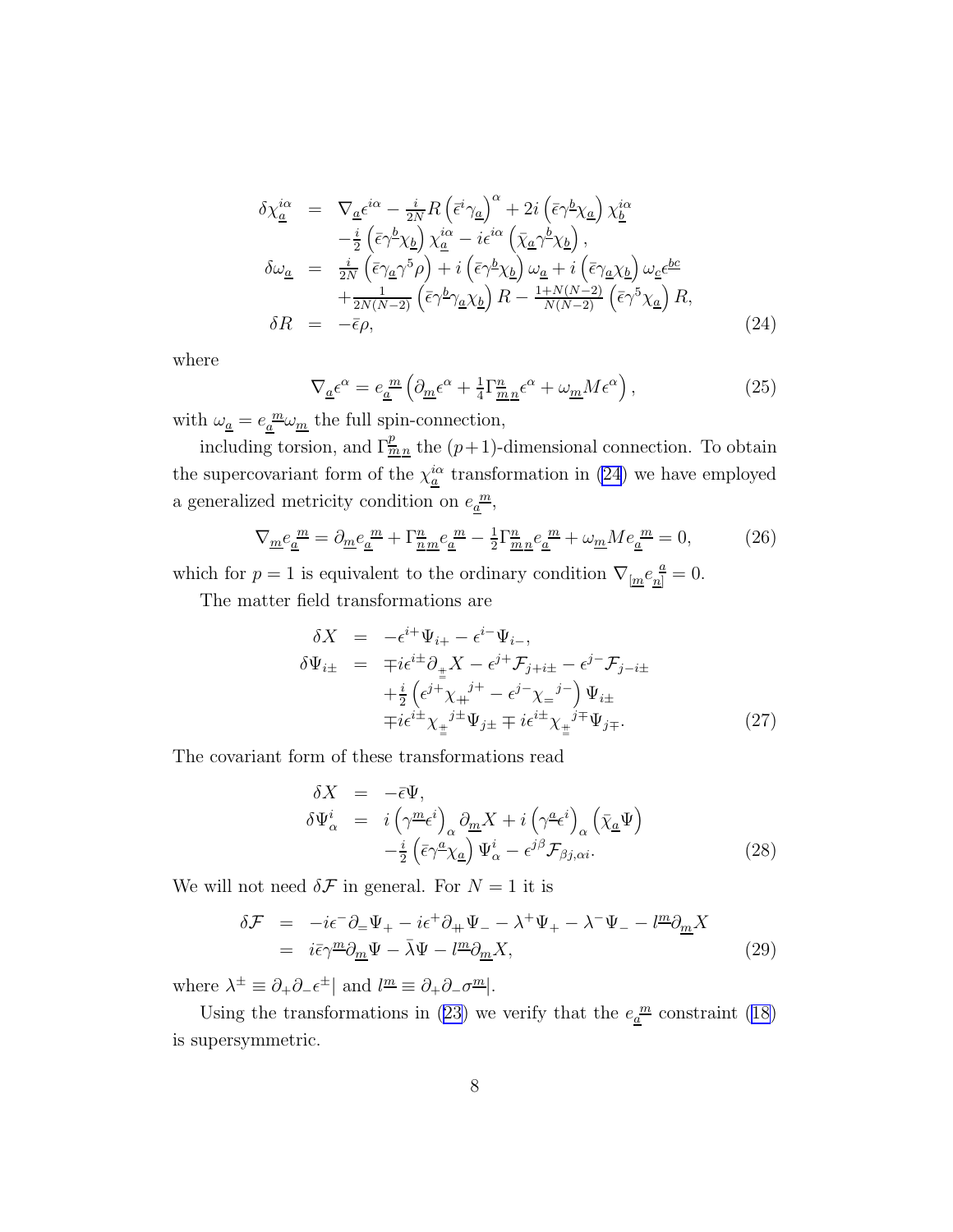## <span id="page-9-0"></span>5 Actions

In this section we discuss actions coupling the supergravity to matter fields. Since the full superspace measure has weight  $N/2$ , a Lagrangian has to have weight  $1 - N/2$ . For  $N > 2$  this becomes negative which cannot be achieved using a weight 0 scalar field and the available operators (which have postive weight). In this case one has to resort to integration over invariant subspaces, using techniques described in , e.g., [\[12](#page-16-0)]. We will not treat those cases, and hence the discussion below is restricted to  $N = 1, 2$ .

A general locally supersymmetric action for  $N = 1$  is

$$
S = \int d^{p+1}\xi d^2\theta \mathcal{L}(X, \nabla X). \tag{30}
$$

To evaluate the component version of  $S$ , we need the following relation:

$$
\int d^{p+1}\xi d^2\theta \mathcal{L} = \int d^{p+1}\xi \left( \nabla_+ \nabla_- + \frac{i}{2} \chi_+^+ \nabla_- \right) \mathcal{L} |
$$
  
= 
$$
- \int d^{p+1}\xi \left( \nabla_- \nabla_+ - \frac{i}{2} \chi_-^+ \nabla_+ \right) \mathcal{L} |
$$
(31)

A general  $\sigma$ -model action is

$$
S = \int d^{p+1}\xi d^2\theta \,\nabla_+ X^\mu \nabla_- X^\nu \mathcal{E}_{\mu\nu}(X),\tag{32}
$$

where  $\mu, \nu = 1, ..., D$  and  $\mathcal{E}_{\mu\nu} \equiv G_{\mu\nu} + B_{\mu\nu}$  is the sum of the D-dimensional target space metric and antisymmetric tensor field. The component version of  $(32)$  is<sup>6</sup>

$$
\begin{array}{rcl} \mathbf{S} & = & \frac{1}{4} \int d^{p+1} \xi \left\{ \partial_{+} X \cdot \partial_{=} X + 2 \chi_{=}{}^{+} \partial_{+} X \cdot \Psi_{+} + 2 \chi_{+}{}^{-} \partial_{=} X \cdot \Psi_{-} \right. \\ & & \left. + i \Psi_{+} \cdot \partial_{=} \Psi_{+} - i \Psi_{-} \cdot \partial_{+} \Psi_{-} - 2 \left( \Psi_{+} \cdot \Psi_{-} \right) \left( \chi_{=}{}^{+} \chi_{+}{}^{-} \right) \right. \\ & & \left. + \mathcal{F} \cdot \mathcal{F} - A_{\underline{m}} \partial_{\underline{n}} (e_{[\pm}{}^{m} e_{\mp]}) \right\} \\ & = & \frac{1}{4} \int d^{p+1} \xi \left\{ \eta^{\underline{a} \underline{b}} e_{\underline{a}}{}^{m} e_{\underline{b}}{}^{\underline{n}} \partial_{\underline{m}} X \cdot \partial_{\underline{n}} X + 2 \bar{\chi}_{\underline{a}} \gamma^{\underline{m}} \gamma^{\underline{a}} \Psi \cdot \partial_{\underline{m}} X \right. \\ & & \left. + i \bar{\Psi} \cdot \gamma^{\underline{m}} \partial_{\underline{m}} \Psi - \frac{1}{2} \left( \bar{\Psi} \cdot \Psi \right) \left( \bar{\chi}_{\underline{a}} \gamma^{\underline{b}} \gamma^{\underline{a}} \chi_{\underline{b}} \right) \right. \end{array}
$$

<sup>&</sup>lt;sup>6</sup>For simplicity we set  $\mathcal{E}_{\mu\nu} = \eta_{\mu\nu}$ . A non trivial  $\mathcal E$  will give rise to target space curvature, connection and torsion terms of the usual  $\sigma$ -model type.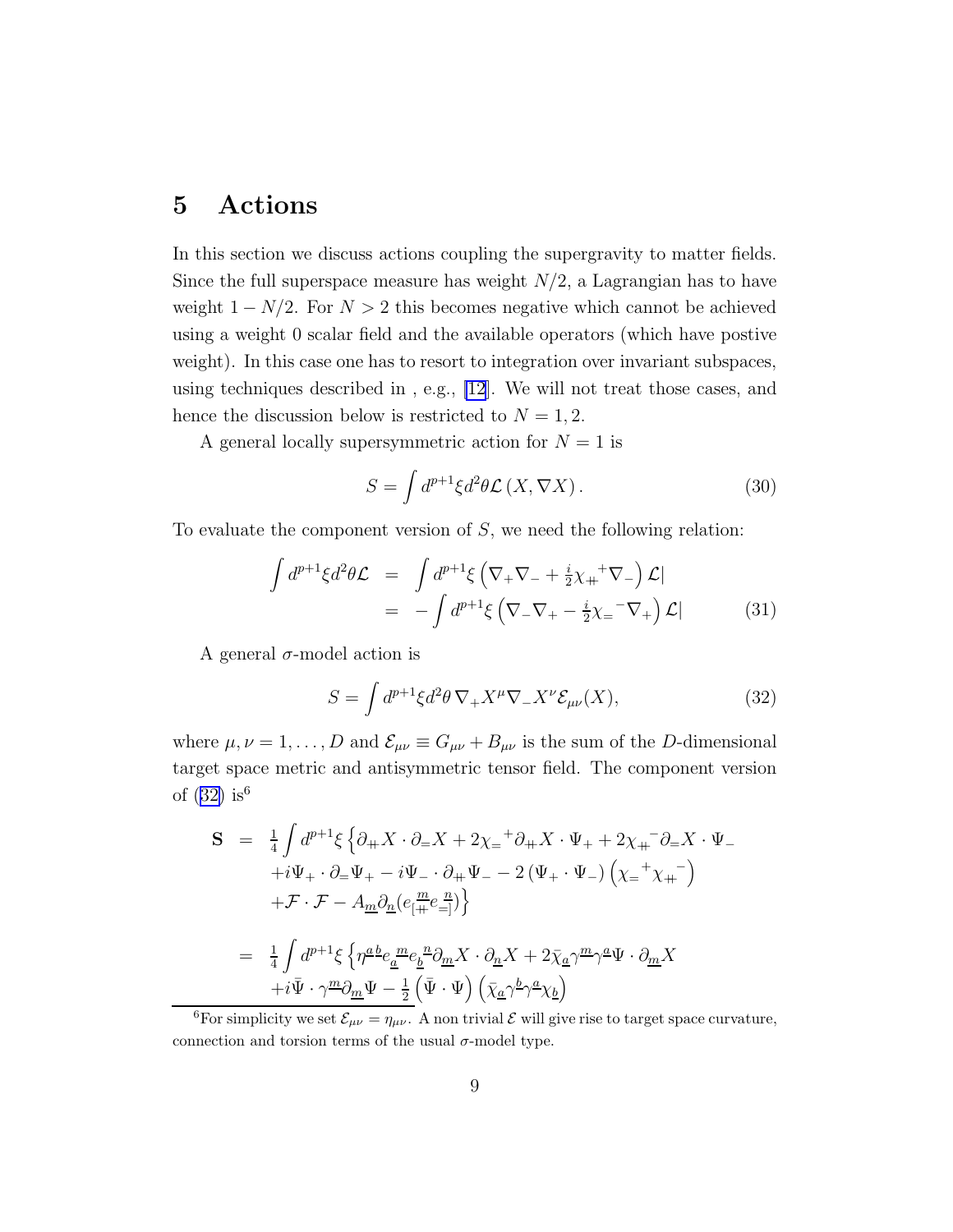$$
+\mathcal{F}^{\alpha\beta}\cdot\mathcal{F}_{\alpha\beta}-\epsilon^{\underline{a}\,\underline{b}}A_{\underline{m}}\partial_{\underline{n}}(e_{\underline{a}}^{\underline{m}}e_{\underline{b}}^{\underline{n}})\Big\}.
$$
 (33)

where we have included the covariant version and taken care of the constraint  $\epsilon^{\underline{a}\,\underline{b}}\partial_{\underline{n}}(e_{\underline{a}}{}^{\underline{m}}e_{\underline{b}}{}^{\underline{n}}$  $\frac{b}{b}$  = 0 from [\(18\)](#page-6-0) using a Lagrange multiplier  $A_{m}$ <sup>7</sup>. The last term is invariant under local supersymmetry provided that  $A_m$  transforms as a singlet. To see the invariance of the action under diffeomorphisms, note that the only field that is not a density is  $X$ .

For  $N = 2$  it is convenient to work with complex objects. We define

$$
\nabla_{\pm} \equiv \nabla_{\pm}^{1} + i \nabla_{\pm}^{2}, \quad \Gamma_{\pm} \equiv \Gamma_{\pm}^{1} + i \Gamma_{\pm}^{2}, \n\bar{\nabla}_{\pm} \equiv \bar{\nabla}_{\pm}^{1} - i \bar{\nabla}_{\pm}^{2}, \quad \bar{\Gamma}_{\pm} \equiv \Gamma_{\pm}^{1} - i \Gamma_{\pm}^{2},
$$
\n(34)

and

$$
\chi_{\pm}^{\alpha} \equiv \chi_{\pm}^{\alpha} + i\chi_{\pm}^{2\alpha}, \quad \bar{\chi}_{\pm}^{\alpha} \equiv \chi_{\pm}^{\alpha} - i\chi_{\pm}^{2\alpha}.
$$
 (35)

Since for  $N = 2$  the superdiffeomorphisms are restricted to be super-volume preserving,  $1 \cdot \overleftrightarrow{K} = 0$ , we must put  $\chi_{\pm}^{\pm} = \overline{\chi}_{\pm}^{\pm} = 0$ . In fact this may be viewed as a superconformal gauge choice utilizing the transformations

$$
\delta \chi_{\pm}^{\pm} = \eta^{\pm},\tag{36}
$$

where  $\eta^{\pm}$  is a complex spinor parameter. To stay in this gauge we must require that the supersymmetry transformations of  $\chi_{\pm}^{\pm}$  be accompanied by compensating superconformal transformation (36).

We also introduce "hatted" derivatives

$$
\hat{\nabla}_{\pm} = \nabla_{\pm} + 4w\Gamma_{\pm}, \quad \hat{\nabla}_{\pm} = \nabla_{\pm} - 2w(1 \cdot \stackrel{\leftarrow}{\nabla}_{\pm}) \tag{37}
$$

where w is the density weight of the object  $\hat{\nabla}$  is acting on. The constraint algebra then simplifies to that of ordinary  $N = 2$  supergravity in 2D [[10, 11\]](#page-16-0).

Covariantly (anti-)chiral superfields  $(\bar{\Phi})\Phi$  are defined by

$$
\hat{\nabla}_{\pm}\bar{\Phi} = \hat{\nabla}_{\pm}\Phi = 0.
$$
\n(38)

<sup>7</sup>This form of the action is a direct supersymmetrization of the strong coupling limit of the Born-Infeld action, as described in[[13\]](#page-16-0).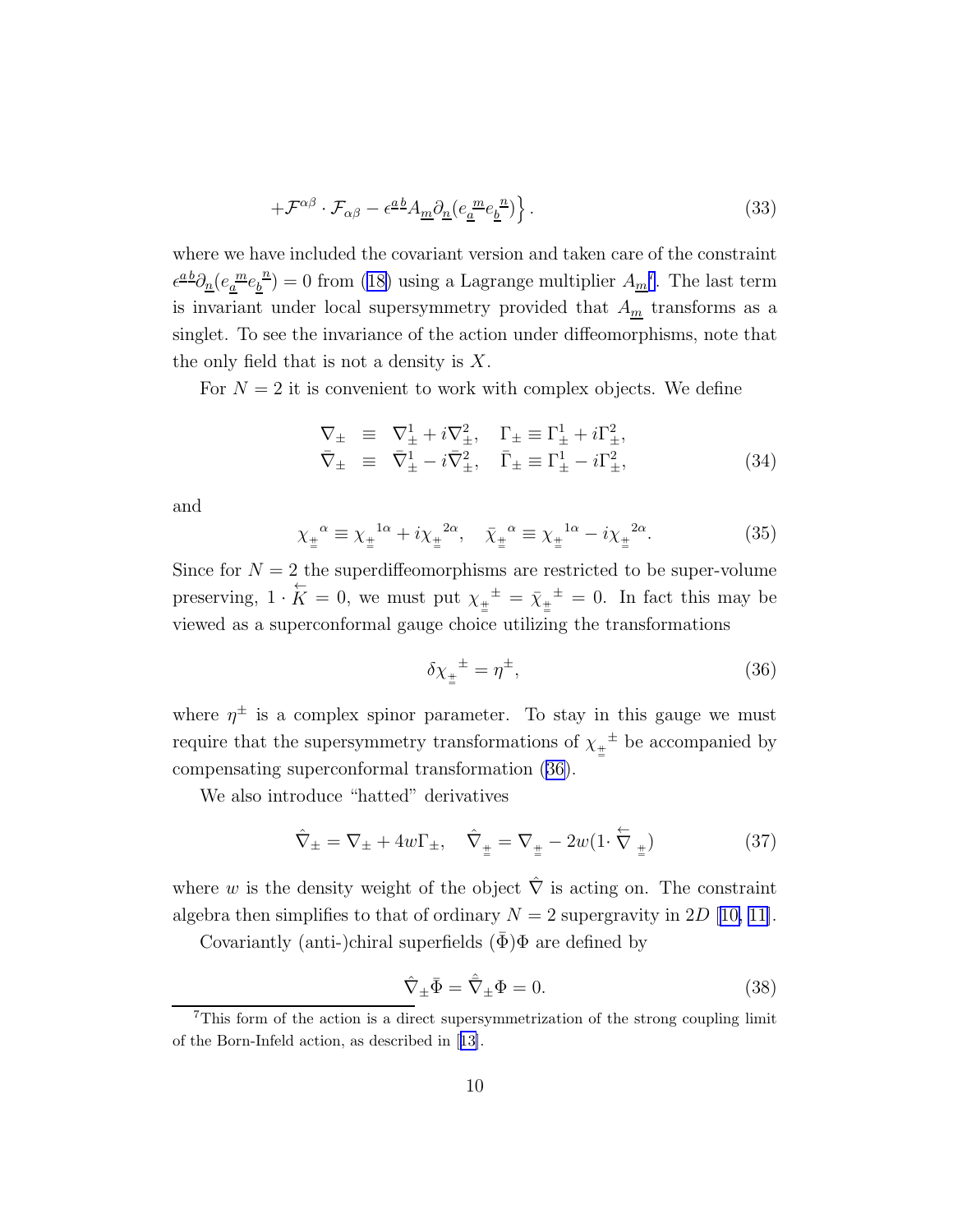<span id="page-11-0"></span>The (hatted covariant) components of the chiral multiplet are defined by

$$
\begin{aligned}\n\Phi| &= \varphi, \quad \hat{\nabla}_{\pm} \Phi| = \psi_{\pm}, \quad \hat{\nabla}_{+} \hat{\nabla}_{-} \Phi| = F, \\
\bar{\Phi}| &= \bar{\varphi}, \quad \hat{\bar{\nabla}}_{\pm} \bar{\Phi}| = \bar{\psi}_{\pm}, \quad \hat{\bar{\nabla}}_{+} \hat{\bar{\nabla}}_{-} \bar{\Phi}| = \bar{F}.\n\end{aligned} \tag{39}
$$

The (anti)chiral measure is  $d^2\bar{\theta} \mathcal{L}_{chir} = \hat{\bar{\nabla}}_+ \hat{\bar{\nabla}}_- \mathcal{L}_{chir} |$ . For a general Lagrangian  $\mathcal L$  the full  $N = 2$  superspace measure is

$$
\int d^{p+1}\xi d^4\theta \mathcal{L} = \int d^{p+1}\xi d^2\theta \hat{\nabla}_+ \hat{\nabla}_- \mathcal{L}|_{\bar{\theta}=0}
$$
  
= 
$$
\int d^{p+1}\xi \left(\hat{\nabla}_+ \hat{\nabla}_- + Y\right) \hat{\nabla}_+ \hat{\nabla}_- \mathcal{L}|_{\theta=\bar{\theta}=0},
$$
 (40)

where the coefficient  $Y$  is determined below.

An action for the chiral multiplet is found by choosing  $\mathcal{L} = \bar{\Phi}\Phi$ ,

$$
\mathbf{S} = \frac{1}{8} \int d^{p+1} \xi d^4 \theta \mathcal{L} = \int d^{p+1} \xi \{ 2 \partial_+ \bar{\varphi} \partial_- \varphi \n+ \frac{i}{4} (\bar{\psi}_+ \partial_- \psi_+ - \bar{\psi}_- \partial_+ \psi_- - \partial_- \bar{\psi}_+ \psi_+ + \partial_+ \bar{\psi}_- \psi_-) \n+ \bar{\chi}_+^{-} \psi_- \partial_- \bar{\varphi} + \bar{\chi}_-^{-} \psi_+ \partial_+ \bar{\varphi} + \chi_+^{-} \bar{\psi}_- \partial_- \varphi + \chi_-^{-} \bar{\psi}_+ \partial_+ \varphi \n- \frac{1}{2} (\chi_-^{-} \bar{\chi}_+^{-} \bar{\psi}_+ \psi_- + \chi_+^{-} \bar{\chi}_-^{-} \bar{\psi}_- \psi_+) + \frac{1}{8} F \bar{F} - A_{\underline{m}} \partial_{\underline{n}} (e_{\underline{m}}^{\underline{m}} e_{\underline{-n}}^{\underline{n}}) \} (41)
$$

where we again have incorporated the constraint  $(18)$  that follows by matchingthe  $\partial_{\underline{a}}$  coeffients in ([A.4](#page-14-0)). Furthermore, in contrast to  $N=1$ , matching the  $\partial_{\pm} \equiv \partial_{\pm}^1 + i \partial_{\pm}^2$  coefficients we can solve for  $\rho_{\pm}$  in terms of the other fields,

$$
\frac{1}{8}\rho_{\pm} = \pm \partial_{\frac{\pi}{4}} \chi_{\pm}^{\mp} \pm \frac{1}{2} \chi_{\pm}^{\mp} (\partial_{\underline{m}} e_{\mp}^{\mp} \underline{m}) + \chi_{\pm}^{\mp} \omega_{\mp}, \tag{42}
$$

andsimilarily for  $\bar{\rho}_{\pm}$ . The M part of ([A.4](#page-14-0)) gives relations for the  $\theta\bar{\theta}$ components of R,

$$
- \frac{1}{4}\hat{\nabla}_{+}\hat{\nabla}_{-}R| - \frac{1}{4}\hat{\nabla}_{+}\hat{\nabla}_{-}R| - \frac{1}{2}R^{2}
$$
  
=  $2e_{\left[\frac{m}{4} \partial_{\underline{m}}\omega_{=}\right]} + 4\omega_{+}\omega_{-} + \bar{\chi}_{+}^{-}\chi_{-}^{+}R - \bar{\chi}_{-}^{-}+\chi_{+}^{-}R$  (43)

Following  $[14]$  we have determined the coefficient Y,

$$
Y = 2\chi_{+}^{-} \chi_{-}^{-} , \tag{44}
$$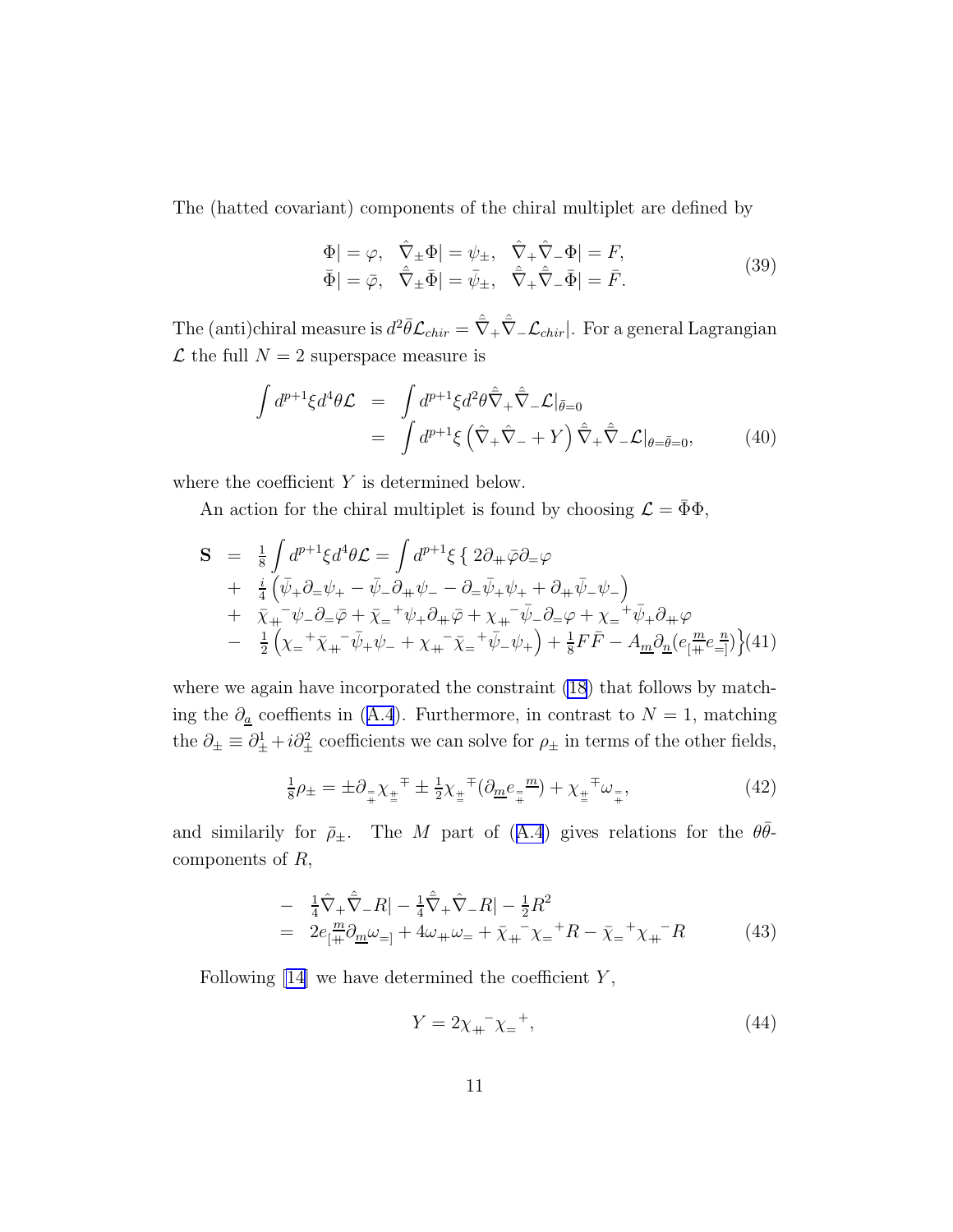by requiring the terms in the component action([41](#page-11-0)) containing auxiliary fields,  $F$ ,  $F$ , to be symmetric in barred and unbarred quantities.

The supersymmetry transformations for the chiral- and antichiral component fields are

$$
\delta \varphi = -\frac{1}{2} \bar{\epsilon}^+ \psi_+ - \frac{1}{2} \bar{\epsilon}^- \psi_-, \n\delta \psi_{\pm} = \mp i \epsilon^{\pm} \partial_{\pm} \varphi \mp \frac{i}{2} \epsilon^{\pm} \bar{\chi}_{\pm}^{\mp} \psi_{\mp} \pm \frac{1}{2} \bar{\epsilon}^{\mp} F, \n\delta F = -i \epsilon^- \partial_{\mp} \psi_+ - i \epsilon^+ \partial_{\mp} \psi_- - \frac{1}{2} \bar{\lambda}^+ \psi_+ - \frac{1}{2} \bar{\lambda}^- \psi_- - l^{\underline{m}} \partial_{\underline{m}} \varphi, \quad (45)
$$

and

$$
\delta \bar{\varphi} = -\frac{1}{2} \epsilon^+ \bar{\psi}_+ - \frac{1}{2} \epsilon^- \bar{\psi}_-, \n\delta \bar{\psi}_\pm = \mp i \bar{\epsilon}^\pm \partial_{\pm} \bar{\varphi} \mp \frac{i}{2} \bar{\epsilon}^\pm \chi_{\pm}{}^{\mp} \bar{\psi}_\mp \pm \frac{1}{2} \epsilon^{\mp} \bar{F}, \n\delta \bar{F} = -i \bar{\epsilon}^- \partial_{\mp} \bar{\psi}_+ - i \bar{\epsilon}^+ \partial_{\mp} \bar{\psi}_- - \frac{1}{2} \lambda^+ \bar{\psi}_+ - \frac{1}{2} \lambda^- \bar{\psi}_- - \bar{l} \bar{m} \partial_{\underline{m}} \bar{\varphi}, \qquad (46)
$$

where  $\epsilon^{\pm} = \epsilon_1^{\pm} + i\epsilon_2^{\pm}$ ,  $\lambda^{\alpha} = \bar{\partial}_{+}\bar{\partial}_{-}\epsilon^{\alpha}$  and  $l^{\underline{m}} = \partial_{+}\partial_{-}\sigma^{\underline{m}}$ .

A more general  $N = 2$  action is

$$
\int d^{p+1}\xi d^4\theta K(\Phi, \bar{\Phi}).\tag{47}
$$

Here the target space geometry is determined by a single potential function K leading to a restricted Kähler geometry. As is most easily seen from an analysis of the bosonic content of  $(32)$ ,  $(33)$ ,  $(41)$  and  $(47)$ , the nondegenerate case  $p = 1$  leads to the usual 2D supergravity-matter couplings. The relation is via field-redefinitions that reintroduce the determinant of the zweibein.

## 6 Discussion

We have presented  $[p+1,2]$  supergravities for  $N \in \{1,2\}$ . As mentioned, we could allow for a larger range of  $N$ , but then the actions have to be constructed as integrals over invariant subspaces. We may likewise extend the treatment to  $N = (p, q)$  supergravities. The most direct example leads toa straightforward generalization of the  $(p, 0)$  supergravities of [[15](#page-16-0), [16](#page-17-0)].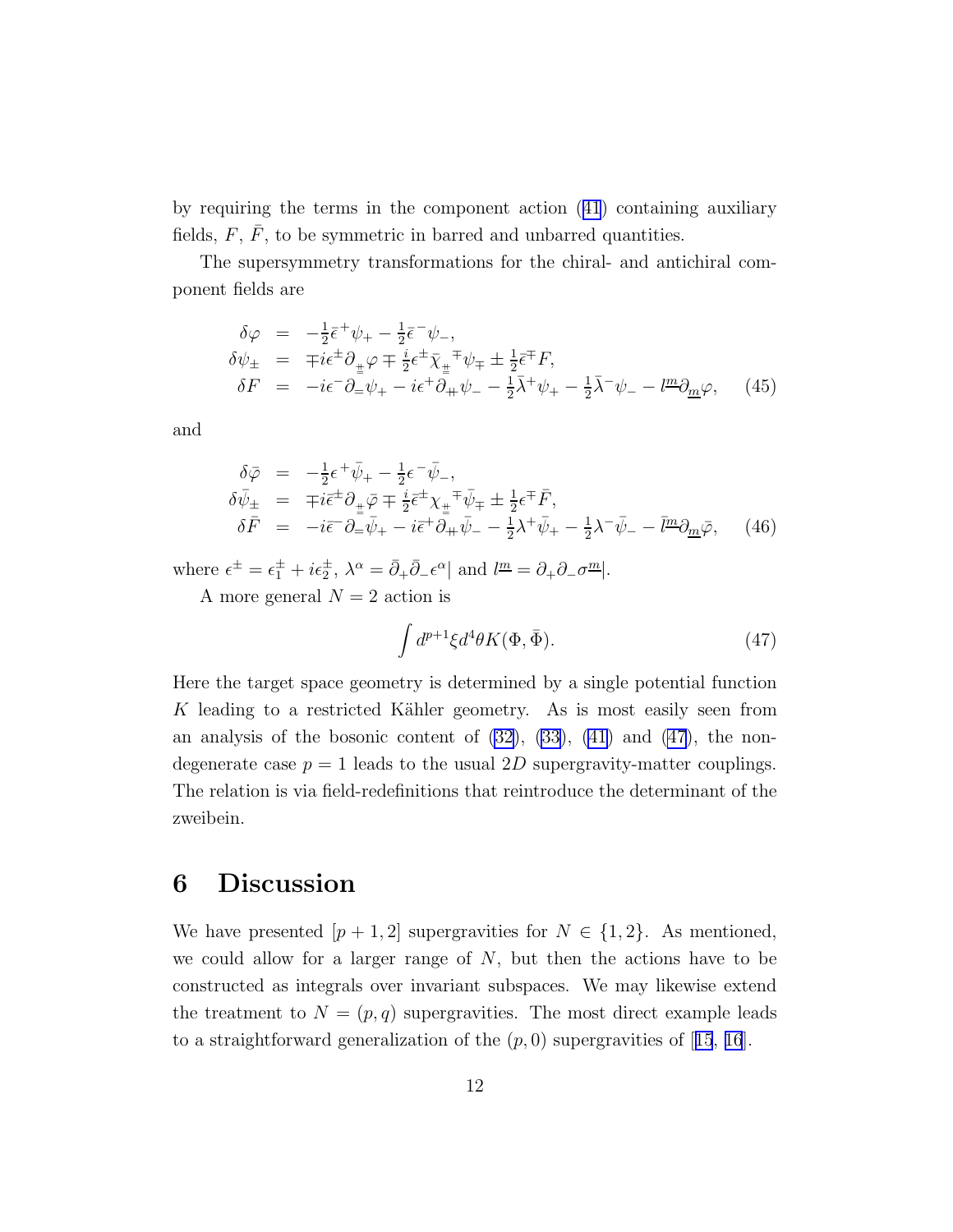<span id="page-13-0"></span>In the previous Section we mentioned that for  $p = 1$  we recover the standard 2D supergravities via field redefinitions. We thus have a novel description of those theories. This description may sometimes be advantageous, e.g., when discussing the measure in  $N = 2$ .

We find the supergravities presented intrinsically interesting as examples of non-standard geometries, but they were developed with one particular application in mind. The  $T \to 0$  limit of the Born-Infeld action corresponds to D-branes at very large values of the fundamental string coupling. As shown in[[6\]](#page-16-0), the D-brane world volume becomes foliated by string world sheets in this limit. Since the discussion in[[6\]](#page-16-0) is purely bosonic and the fundamental string is supersymmetric, we wanted to confirm this parton picture by supersymmetrizing the model. This is presented in[[13](#page-16-0)], based on the results reported on here.

#### Acknowledgements

We are grateful to Martin Ro $\check{c}$ ek for comments and discussions. The work of UL was supported in part by NFR grant No. F-AA/FU 04038-312 and by NorFA grant No. 96.55.030-O.

# Appendix

In this Appendix we collect some useful relations that were used in the derivation of the component relations in the text. It also contains our conventions.

The following (WZ-gauge) relations are needed in evaluating the component Lagrangian and in deriving the transformations:

$$
\nabla_{i\pm}\nabla_{j\pm}| = \pm i\delta_{ij}\left(\chi_{\pm}^{l\pm}\partial_{l\pm} + \chi_{\pm}^{l\mp}\partial_{l\mp} + e_{\pm}^{m\pm}\partial_{m} + \omega_{\pm}M\right) \n\mp \frac{i}{2(2-N)}\chi_{\pm}^{i\pm}\partial_{j\pm} + \partial_{i\pm}\partial_{j\pm},
$$
\n
$$
\nabla_{i\pm}\nabla_{j\mp}| = \mp \frac{i}{2(2-N)}\chi_{\pm}^{i\pm}\partial_{j\mp} + \frac{1}{2}\delta_{ij}RM + \partial_{i\pm}\partial_{j\mp}
$$
\n(A.1)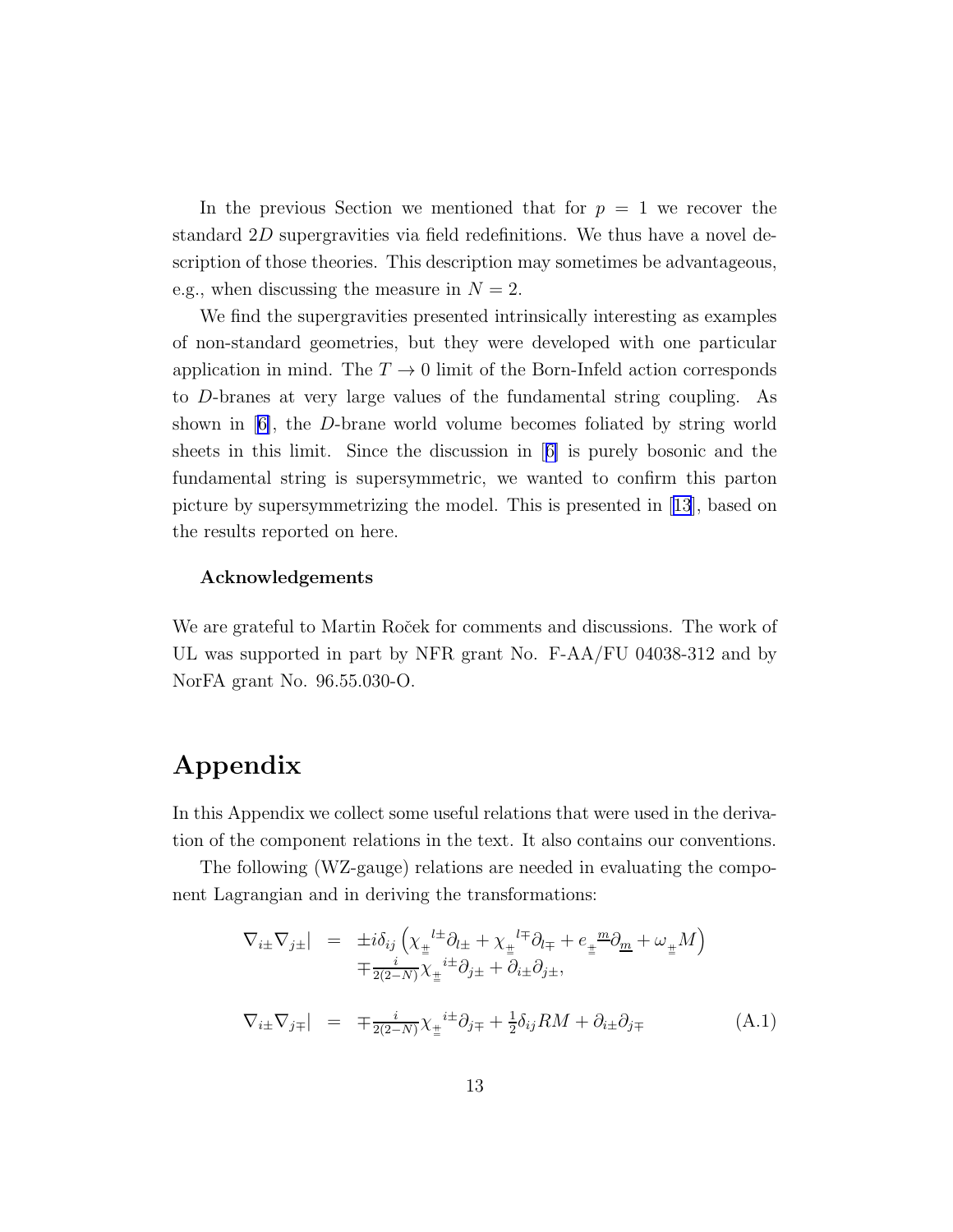<span id="page-14-0"></span>and

$$
\nabla_{\pm} \nabla_{i\pm}| = \partial_{\pm} \partial_{i\pm} + \chi_{\pm}{}^{j+} \nabla_{j+} \nabla_{i\pm}| \n+ \chi_{\pm}{}^{j-} \nabla_{j-} \nabla_{i\pm}| \pm \frac{1}{2} \omega_{\pm} \partial_{i\pm}, \n\nabla_{\pm} \nabla_{i\mp}| = \partial_{\pm} \partial_{i\mp} + \chi_{\pm}{}^{j+} \nabla_{j+} \nabla_{i\mp}| \n+ \chi_{\pm}{}^{j-} \nabla_{j-} \nabla_{i\mp}| \mp \frac{1}{2} \omega_{\pm} \partial_{i\mp}.
$$
\n(A.2)

Independent of the gauge, we have the following commutation relations

$$
\begin{bmatrix}\n\nabla_{i\pm}, \nabla_{\frac{1}{\mp}}\n\end{bmatrix} = -2\Gamma_{i\pm}\nabla_{\frac{1}{\mp}} \pm \frac{i}{N} (\nabla_{j\pm}\Gamma_{j\pm}) \nabla_{i\pm}\n- \frac{i}{2N} R \nabla_{i\mp} \mp (\nabla_{i\mp} R + \Gamma_{i\mp} R) M,\n\begin{bmatrix}\n\nabla_{i\pm}, \nabla_{\frac{1}{\pm}}\n\end{bmatrix} = -\frac{2(N+2)}{(N+2)} \Gamma_{i\pm}\nabla_{\frac{1}{\pm}} + \frac{i}{N} (\nabla_{j\pm}\Gamma_{j\pm}) \nabla_{i\pm}
$$
\n(A.3)

and

$$
[\nabla_{+}, \nabla_{=}] = \left\{ \frac{R}{2N^{2}} \Gamma_{-}^{i} + \frac{1}{N} (\nabla_{+}^{i} \nabla_{-}^{j} \Gamma_{-}^{j}) + \frac{1}{N} \Gamma_{+}^{i} (\nabla_{-}^{j} \nabla_{-}^{j}) + \frac{i}{N} (\nabla_{=} \Gamma_{+}^{i}) - \frac{1}{2N^{2}} (\nabla_{-}^{i} R) \right\} \nabla_{+}^{i} + \frac{2i}{N} (\nabla_{-}^{j} \Gamma_{-}^{j}) \nabla_{+} + \left\{ \frac{R}{2N^{2}} \Gamma_{+}^{i} - \frac{1}{N} (\nabla_{-}^{i} \nabla_{+}^{j} \Gamma_{+}^{j}) - \frac{1}{N} \Gamma_{-}^{i} (\nabla_{+}^{j} \nabla_{+}^{j}) + \frac{i}{N} (\nabla_{+} \Gamma_{-}^{i}) - \frac{1}{2N^{2}} (\nabla_{+}^{i} R) \right\} \nabla_{-}^{i} + \frac{2i}{N} (\nabla_{+}^{j} \Gamma_{+}^{j}) \nabla_{=} + \frac{1}{N^{2}} \left\{ \frac{5}{2} \Gamma_{[-}^{i} \nabla_{+}^{i} R + 6 \Gamma_{-}^{i} \Gamma_{+}^{i} R + R \nabla_{[-}^{i} \Gamma_{+}^{i}] - \frac{1}{2} R^{2} + \frac{1}{2} [\nabla_{-}^{i}, \nabla_{+}^{i}] R \right\} M.
$$
\n(A.4)

Spinors in a  $(p + 1)$ -dimensional space-time with non-invertible moving frames  $e_{\underline{a}}^{\underline{m}}$  of rank  $d, \underline{a} = 0, \ldots, d - 1, \underline{m} = 0, \ldots, p$  are introduced by prescribing the Clifford algebra

$$
\{\gamma^{\underline{a}}, \gamma^{\underline{b}}\} = 2\eta^{\underline{a}\,\underline{b}} \quad \Rightarrow \quad \{\gamma^{\underline{m}}, \gamma^{\underline{n}}\} = 2g_d^{\underline{m}\,\underline{n}} \equiv e_{\underline{a}}{}^{\underline{m}} e_{\underline{b}}{}^{\underline{m}} \eta^{\underline{a}\,\underline{b}}, \tag{A.5}
$$

where  $\gamma^{\underline{m}} \equiv e_{\underline{a}}^{\underline{m}} \gamma^{\underline{a}}$  and  $\eta^{\underline{a}\underline{b}} = (-1, 1)$ . For our case,  $d = 2$ , we use a real representation for the gamma matrices,  $(\gamma_{\underline{a}})_{\alpha}^{\beta} = (i\sigma^2, \sigma^1)$  and  $(\gamma^5)_{\alpha}^{\beta} = (\sigma^3)$ . The spinor indices are raised and lowered by  $C_{\alpha\beta} = C^{\alpha\beta} = i\sigma^2$ , according to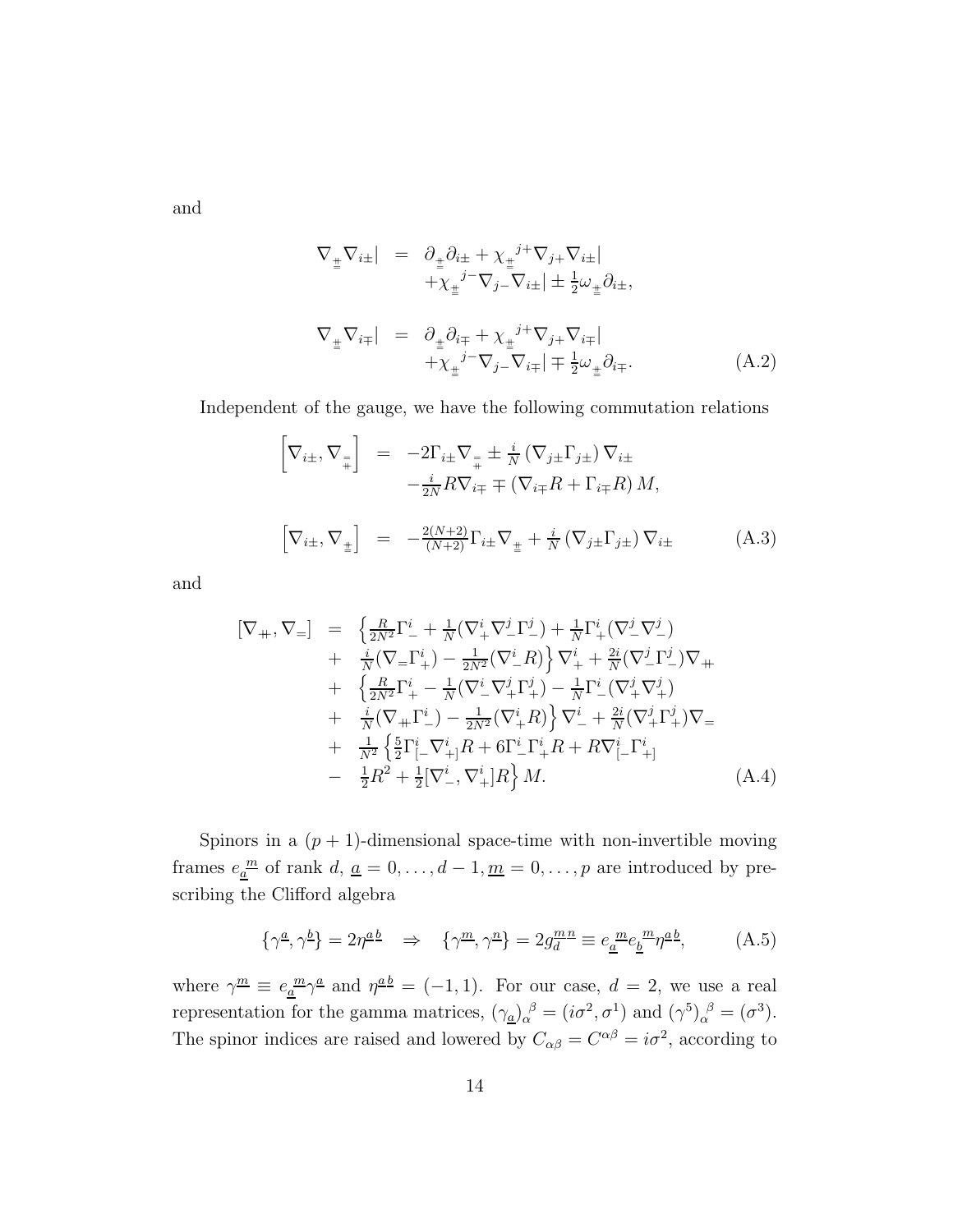$\chi^{\alpha} = C^{\alpha\beta}\chi_{\beta}$  and  $\chi_{\alpha} = \chi^{\beta}C_{\beta\alpha}$ . Since the 2D Lorentz group is  $SO(1,1)$ , which has only 1-dimensional representations, it is convenient to work in a basis of helicity eigenstates. Then a spinor index  $\alpha$  takes the values  $\{+,-\}$  (helicity  $\pm\frac{1}{2}$  $\frac{1}{2}$ , and a (tangent) vector index <u>a</u> takes the values  $\{+,=\}$  (helicity  $\pm 1$ ) and are equivalent to light-cone components:  $(v^{\underline{a}}\gamma_{\underline{a}})_{\pm,\pm} = \pm v_{\pm}$ . The Lorentz generator  $M$  act on spinors and vectors as

$$
[M, \chi_{\pm}] = \pm \frac{1}{2} \chi_{\pm}, \quad [M, v_{\pm}] = \pm v_{\pm}.
$$
 (A.6)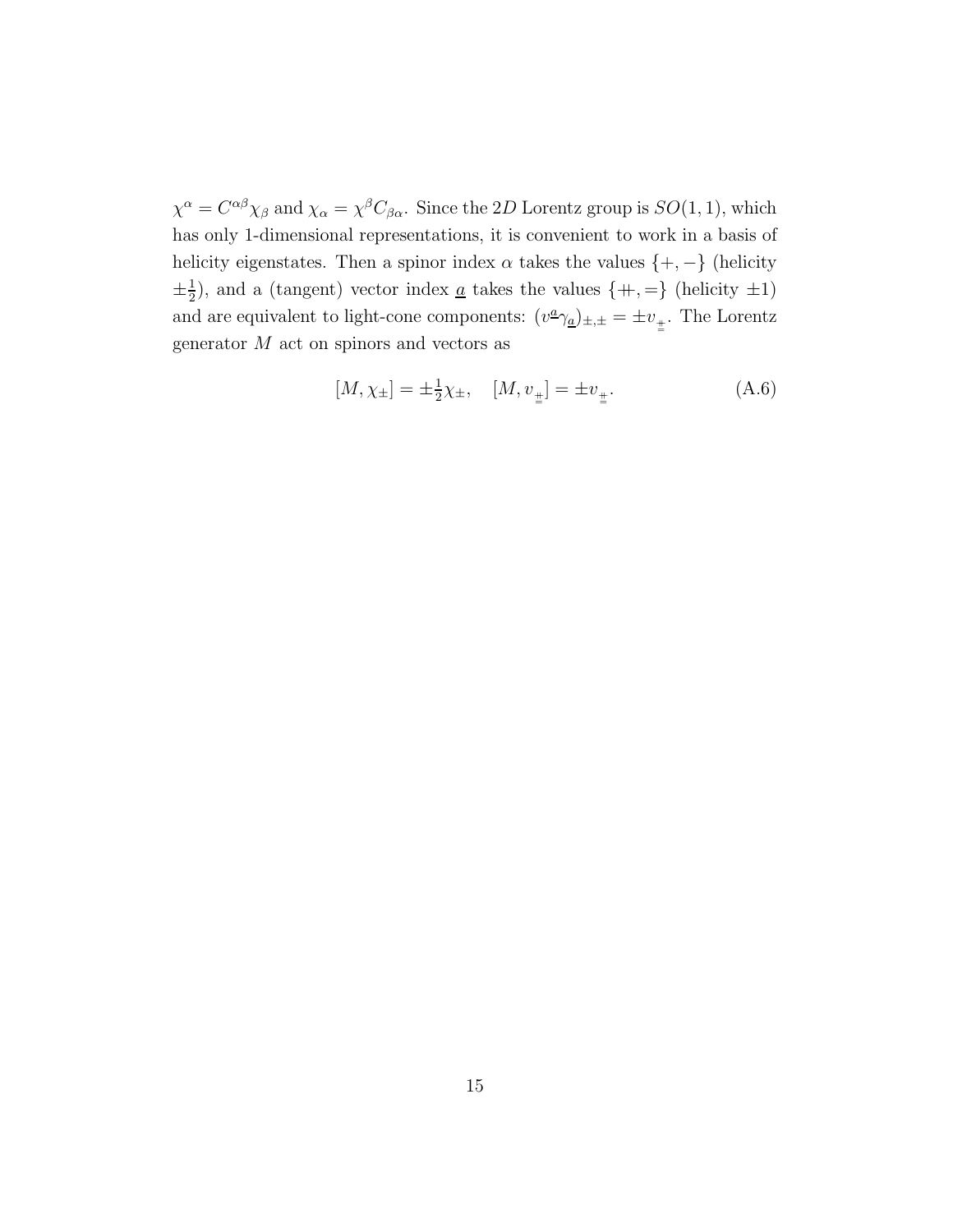#### <span id="page-16-0"></span>References

- [1] E. Witten, Nucl. Phys. B311 (1988) 46
- [2] J. H. Horne and E. Witten, Phys. Rev. Lett. 62 (1989 ) 501; U. Lindström and M. Roček *Phys. Rev. Lett.*  $62$  (1989) 2905.
- [3] A. Karlhede and U. Lindström, *Class. Quantum Grav.* **3** (1986) L73.
- [4] U. Lindström, B. Sundborg and G. Theodoridis *Phys. Lett.* **253B** (1991) 319.
- [5] U. Lindström, B. Sundborg and G. Theodoridis *Phys. Lett.* 258B (1991) 331.
- [6] U. Lindström and R. von Unge, *Phys. Lett.* **B403** (1997) 233.
- [7] U. Lindström and M. Roček,  $Phys. Lett. 271B (1991) 79.$
- [8] S. J. Gates Jr. and H. Nishino, Class. Quantum Grav. 3 (1986) 391.
- [9] M. Roček, P. van Nieuwenhuizen and S. C. Zhang, Annals of Phys. 172 (1985) 348.
- [10] P. S. Howe and G. Papadopoulos, Class. Quantum Grav. 4 (1987) 11.
- [11] S. J. Gates Jr., L. Liu and N. Oerter, Phys. Lett. 218B (1989) 33.
- [12] U. Lindström and M. Roček, *Commun. Math. Phys.*  $128$  (1990) 191.
- [13] H. Gustafsson and U. Lindström, "A Picture of  $D$ -branes at strong coupling II. Spinning Partons." University of Stockholm preprint USITP-98-13, (1998), [hep-th/9807064.](http://arxiv.org/abs/hep-th/9807064)
- [14] M. T. Grisaru and M. E. Wehlau, *Nucl. Phys.* **B457** (1995) 219.
- [15] R. Brooks, F. Muhammad and S. J. Gates Jr., Nucl. Phys. B268 (1986) 599.